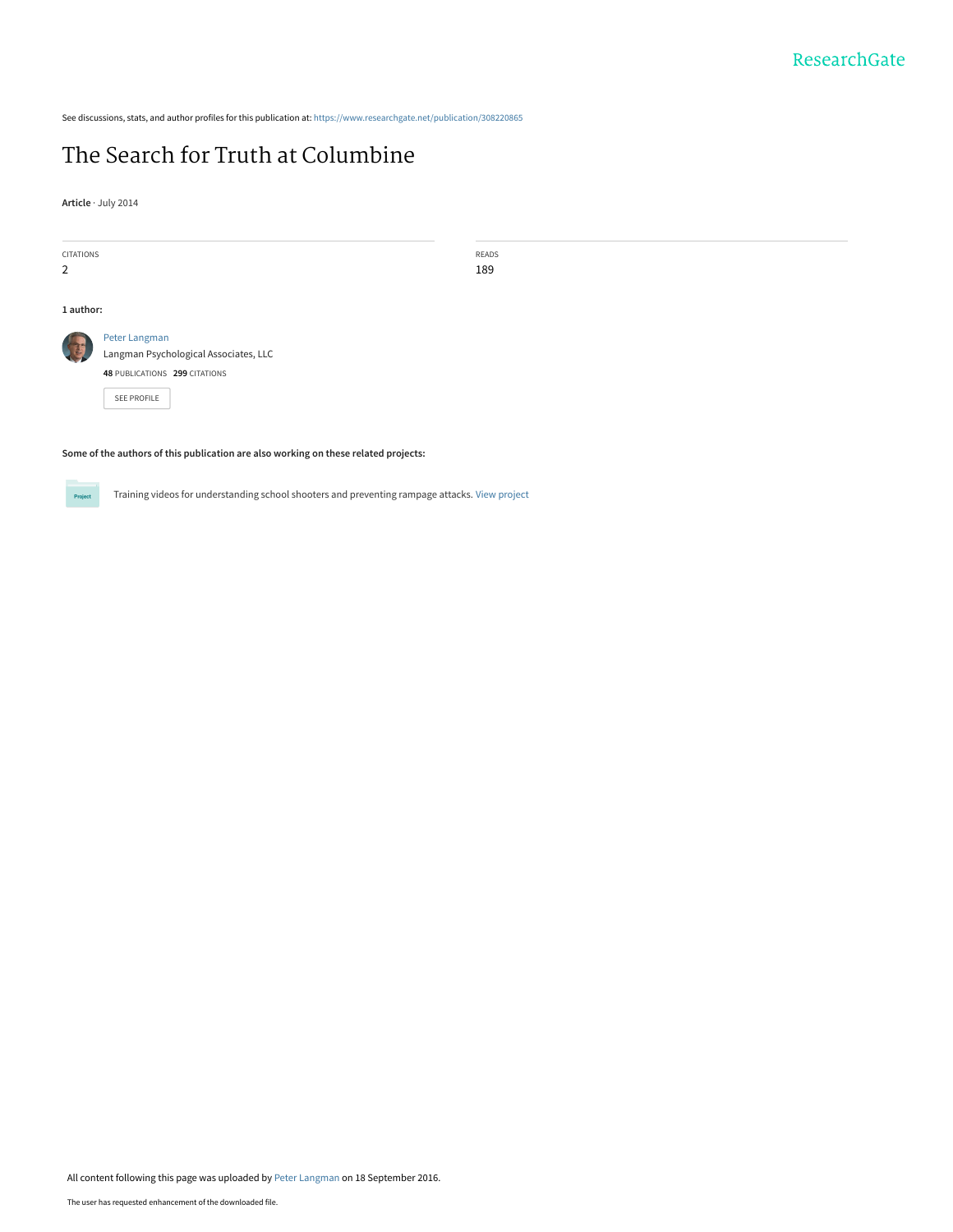# **The Search for Truth at Columbine** Peter Langman, Ph.D.

# **Introduction**

Despite the massive media coverage and in-depth investigation by law enforcement of the attack at Columbine High School, there has been a great deal of confusion about Eric Harris and Dylan Klebold. To start with an apparently simple example, were Eric and Dylan fans of Marilyn Manson? In the immediate wake of the attack, the *Washington Times* reported that Harris and Klebold "admired the Gothic scene and Satan worship, sometimes donning makeup in the style of one of their heroes, shock rock star Marilyn Manson."1 In an article on the fifth anniversary of Columbine, however, another reporter stated, "Klebold and Harris hated Marilyn Manson."2 Unfortunately, the evidence for this statement is not cited. It may have come from a student who was quoted in yet another article: "I heard somebody saying they loved Marilyn Manson ... They both hated Marilyn Manson. The people who are saying things like that didn't know them."3

This is an example of problematic reporting, where different sources present conflicting information. This kind of conflicting reporting occurs frequently in the material on Columbine, posing significant challenges to anyone seeking reliable information.

Before proceeding, let's resolve the issue of Marilyn Manson. Based on the evidence now available it seems that all of the above reports are wrong. The student quoted above who said Eric and Dylan hated Marilyn Manson was more of an acquaintance than a close friend. We have statements from more trustworthy sources, and they tell a different story.

First, what do we know about Eric and Marilyn Manson? According to a girl from his psychology class, Eric and Dylan did a project focused on Marilyn Manson and Jeffrey Dahmer.4 This indicates a certain interest in and knowledge about Marilyn Manson. In a telephone conversation between two of Eric's good friends, they stated that Eric didn't listen to Marilyn Manson.5 This, however, is contradicted by a better source: Eric Harris.

In a school assignment Eric lamented that people often do not pay attention to the lyrics of the songs they listen to. He stressed the importance of listening to the lyrics of such bands as "Rammstein, KMFDM, NIN [Nine Inch Nails], M.M."6 In this context, M.M. almost certainly stood for Marilyn Manson, and Eric included him in the same list as his favorite bands. Thus, though he was not a fanatical follower of Manson, it appears that Eric was a fan of Manson's music.

What about Dylan? First, we know that when law enforcement searched the Klebold residence, they found a Marilyn Manson CD.7 We also know that a friend of Dylan's who spoke to him daily stated that Dylan liked Marilyn Manson.8 Also, the same two friends who commented that Eric didn't listen to Manson noted that Dylan did.9 Finally, we have the testimony of Mrs. Klebold that Dylan listened to Marilyn Manson, talked to her about why he liked the music, and had a poster of Manson in his room.10

Thus, though there is no evidence that Eric and Dylan imitated the makeup of Marilyn Manson, there is evidence that they listened to his music. Though this may be a minor point, it demonstrates how difficult it is to make definitive statements about Eric and Dylan. Even friends of theirs who claimed to have inside information were often wrong. We have to be very careful about taking any statement at face value.

Most school shooters are difficult to investigate due to a lack of information. In the case of Columbine, however, there is an overwhelming amount of information, including over 27,000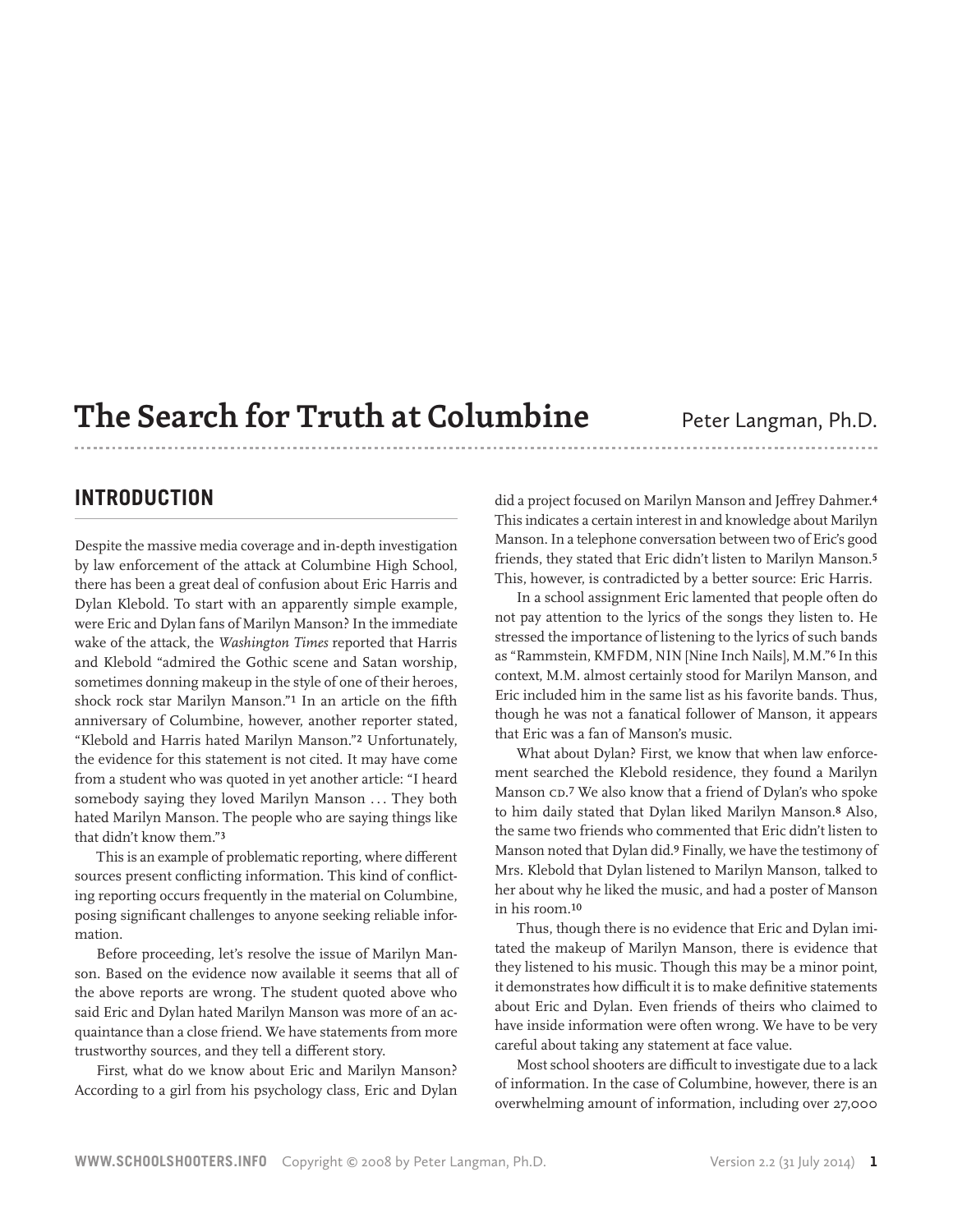pages of documents from the Jefferson County Sheriff's Office (JCSO), most of which can be found online. These documents contain the reports of thousands of interviews, including most of the students in the school, teachers and administrators, and people from the community who knew Eric and Dylan, as well as their journals and other documents.

Even though an overwhelming amount of information is available, there are still materials that have not been made public. Several thousand pages of the JCSO documents are unreleased. The videos that Eric and Dylan made about the attack, known as the Basement Tapes, have been shown to a few people, but only brief excerpts and descriptions of their content have been made public. And in April 2007, depositions from Mr. and Mrs. Harris and Mr. and Mrs. Klebold were sealed by a judge for another twenty years. Thus, even nine years after the attack, we are still left without important information.

The challenge that a researcher faces is to sort through the mass of information that is currently available and make as much sense of it as possible. This is not easy. There are contradictions, misconceptions, confusion, and controversies.

Though perhaps two thousand people were interviewed, people's memories are far from perfect, especially under stress. The day of the attack was probably the most stressful day in the lives of everyone at the school. Also, what is it like to be a teenager whose friend or classmate has just committed mass murder? How do you make sense of that? Do you decide that such an act must have been in response to something else, and look for problems in the home or at school?

And how does this process of coming to terms with a tragedy the magnitude of Columbine affect how you describe the perpetrators? Do you downplay their bad points to make sense of the fact that you were friends with them? Or do you exaggerate their bad points to construct a more coherent interpretation of reality? And how do you present things when you are under suspicion for possibly knowing about the plan and might be facing arrest yourself?

# **Problematic Reporting**

A significant problem with student reports is that some of the students interviewed by the media apparently did not know Eric and Dylan, or knew them only as kids who sometimes wore trench coats. As a result, people assumed that Eric and Dylan were part of the Trench Coat Mafia (тсм); this assumption is wrong. Thus, when talking about Eric and Dylan, some students confused them with other people who wore trench coats or were considered misfits. The Washington Post stated: "In recent days, the pair seemed even odder than before — at least in retrospect, students said. 'You would see them sort of marching down the hall together with their berets, dark glasses, their boots and their makeup.'"11

This statement is supposedly about Eric and Dylan, but based on the internal evidence, it cannot be about them. Eric

and Dylan did not wear berets; neither did they wear makeup. There was a boy named Chris who did wear a trench coat and a beret.12 There were also boys who wore trench coats and used makeup.13 In fact, a boy named Robert who wore black nail polish14 was about the same height as Dylan, was thin like Dylan, and wore his hair the same way as Dylan. At least one student reported that she got the two boys mixed up.15 During the attack, several students thought Robert was one of the shooters because of his resemblance to Dylan. The student quoted in the article confused Eric and Dylan with other kids.

More significantly, there were rumors that Eric and Dylan, along with members of the Trench Coat Mafia, were gay. When reporter Dave Cullen investigated this, however, he found that "the stories were generally vague, secondhand, and never from students who personally knew members of the group."16 A student stated that Eric and Dylan "would touch each other in school. People have seen them. One of them went up to a kid I know and did that" (he demonstrated grabbing his crotch). When asked if that were Eric or Dylan, the student said, "I don't know," adding that it was "people in the group." Thus, behavior that was engaged in by members of the Trench Coat Mafia was attributed to Eric and Dylan because they wore trench coats.

There are, in fact, reports in the JCSO material of Trench Coat Mafia members grabbing crotches in front of people, and of males kissing each other publicly,17 but none that Eric or Dylan engaged in such behavior. Just to add to the confusion, one of the boys in the Trench Coat Mafia who engaged in this provocative sexual behavior was named Eric. This may be the source of some of the confusion — there were two boys named Eric who wore trench coats. One of them engaged in public homosexual behavior. The other one — Eric Harris — did not.

The same student who was just quoted also said that the Trench Coat Mafia kids were made fun of, and lumped Eric and Dylan in with the TCM: "They [Eric and Dylan] were in the Trench Coat Mafia, and that's something around our school that we consider freaks."18 He said that as a result, Eric and Dylan were picked on. Yet, Eric and Dylan were not in the Trench Coat Mafia, and this student could not talk about them apart from that identification. He said Eric and Dylan were gay and that they were picked on for being in the TCM, but when pushed on the issue, could not be sure he even knew which kids he was talking about.

Similarly, *Time Magazine* reported the following:

"Columbine is a clean, good place except for those rejects," Todd says of Klebold and Harris and their friends. "Most kids didn't want them there. They were into witchcraft. They were into voodoo dolls. Sure, we teased them. But what do you expect with kids who come to school with weird hairdos and horns on their hats? ... They're a bunch of homos, grabbing each other's private parts. If you want to get rid of someone, usually you tease 'em. So the whole school would call them homos."<sup>19</sup>

This passage could easily be used to support the idea that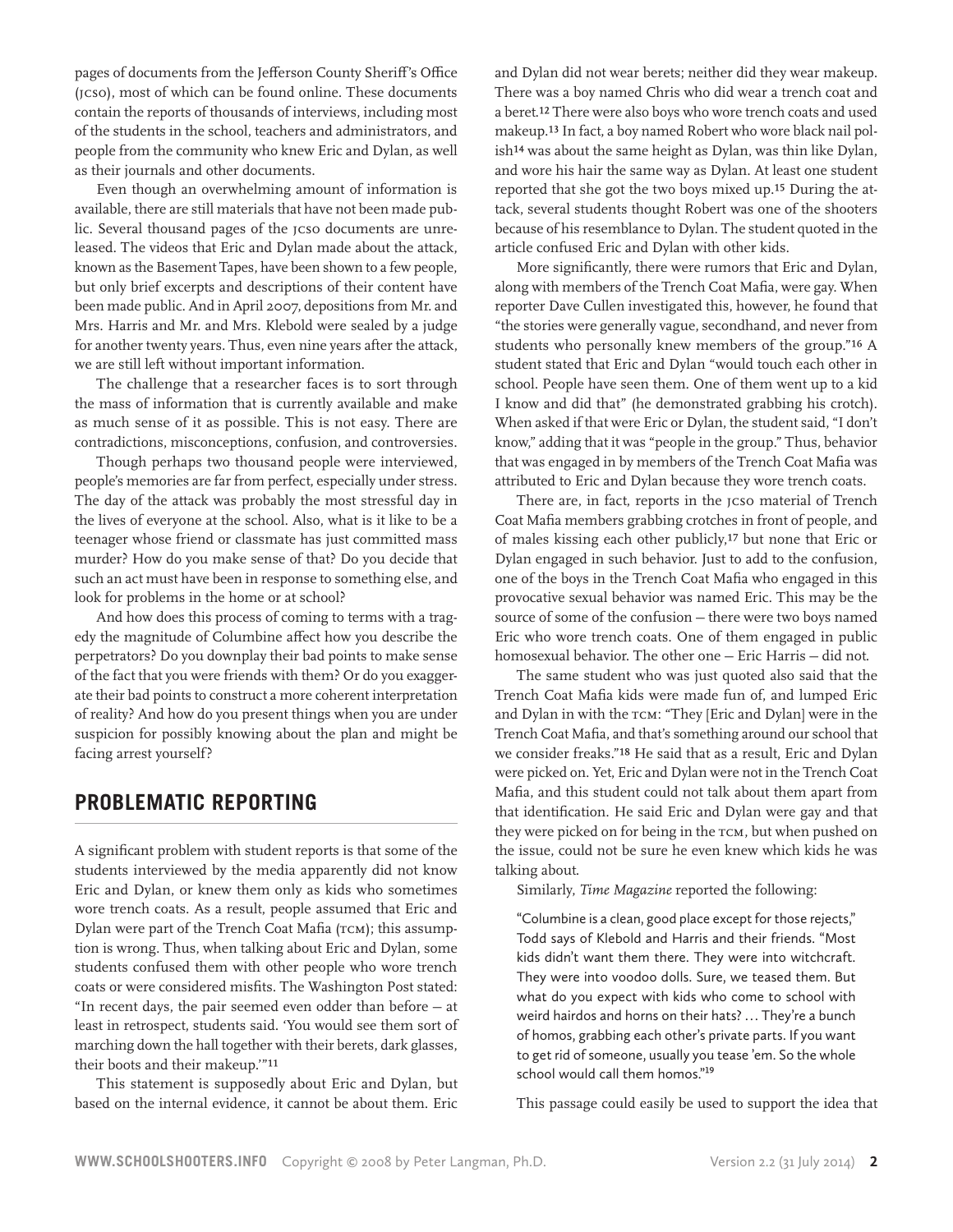Eric and Dylan were persecuted, but that would be a mistake. Who is this student talking about? The reporters' comment says he was talking about "Klebold and Harris and their friends," but nothing that the student said applied to Eric and Dylan. They were not into witchcraft. They were not into voodoo. They did not have weird hairdos. They did not wear horns on their hats. They did not grab each other's crotches. There were kids at Columbine who did these things, but Eric and Dylan were not among them. Thus, we again see a student apparently talking about Eric and Dylan, but confusing them with all the students who were considered misfits, outcasts, or members of the Trench Coat Mafia.

The examples presented above were not the only problematic reports; such errors were rampant in the aftermath of the attack. The lesson of this section is that we cannot accept all testimony as valid. This is why it so difficult to determine what really happened at Columbine.

# **Mining the Data**

This section attempts to establish a clearer picture of Eric, Dylan, and Columbine High School than what is generally presented in the media. The primary source of information will be the 20,000 pages of documentation released by the Jefferson County Sheriff's Office (JCSO).

### *There Were No Targets*

Eric and Dylan did not plan the attack on Columbine High School as a school shooting. It was to be a much bigger attack involving several steps. To begin, Eric and Dylan planted bombs away from the school to distract law enforcement officials. These bombs caused no damage.20 The main element of the attack involved bombs in the school cafeteria. If these bombs had detonated, they might have killed hundreds of people.21 What was supposed to happen next is not clear. Perhaps Eric and Dylan planned to shoot people as they fled the building, or maybe they would have entered the building and shot survivors. As a last deadly assault, Eric and Dylan had bombs in their cars. These were supposed to detonate after the attack, potentially killing parents, media, law enforcement, and rescue workers who had arrived.22 Understanding the magnitude of the attack is essential to understanding the next point.

Despite early reports to the contrary, the attack was not targeted toward jocks, Christians, minorities, or any particular individual or group. The attack Eric and Dylan planned would have killed a massive number of people — there were no specific targets. Even Eric and Dylan's friends would have been likely victims. Dylan videotaped Eric saying, "Morris, Nate — if you guys live I want you to have whatever you want from my room."23 Chris Morris and Nate Dykeman were two of his best friends. When Eric said, "if you guys live," he demonstrated his willingness to kill everyone, including his own friends. The attack was not directed at anyone in particular; the goal was to kill as many people as possible.

When the bombs in the cafeteria failed to detonate, Eric and Dylan entered the school and began shooting. The comments they made in the school led to the impression that specific groups of people were targeted. They told all jocks to stand up; they also, however, yelled for everyone to stand up. Some of the people they shot were jocks, but most were not.

They taunted an African American student before shooting him, referring to him as "nigger." This suggested that minorities were targeted. A careful review of Eric and Dylan's behavior, however, shows that they taunted people for anything they could before shooting them. They seemed to want to not only kill, but to humiliate their victims. Thus, an overweight person was taunted for being fat, a person who wore glasses was taunted about the glasses, and so on.24 There was no systematic seeking out of particular people, just hurtful, humiliating comments about anyone they encountered.

As noted by one reporter, "Several of the injured and dead had scarcely been at Columbine long enough to make friends, let alone enemies, and had never even met the killers."25 In pondering Eric's and Dylan's motives and behavior, a story in *Time Magazine* asked, "Why, if their motive was rage at the athletes who taunted them, didn't they take their guns and bombs to the locker room? Because retaliation against specific people was not the point."26

## *Eric Liked School*

Many people assume that Eric must have hated school — why else would he want to blow it up? Yet, there is evidence that he actually enjoyed school. He also went out of his way to exonerate the school from blame. In talking about the upcoming attack, he wrote, "Don't blame the school ... the administration is doing a fine job."27 If he were tormented as badly as has usually been claimed, it would be odd for him to free the school from blame and praise the administration.

In addition, when Eric wrote a list of things he loved and things he hated, he wrote the following: "You know what I love? School!"28 Stating that he loved school casts doubt on the belief that Eric was so badly treated that he was driven to blow up the school. He gave no indication that he hated his classes or the social life at school. Eric was a dedicated student who generally maintained good grades, even as he was planning the destruction of the school. One reason he had for liking school was his social network. This will be discussed below.

Another probable reason he liked school was that it was a forum in which he experienced success. His academic success validated his sense of himself as intelligent and superior. For example, a classmate said Eric "was so ... involved in class, always had his hand up ... he knew every single answer. Grammar, Shakespeare, class discussion on whatever."29 Another student said that Eric was looked up to because he was smart.30

Eric's teachers appreciated his interest and motivation. His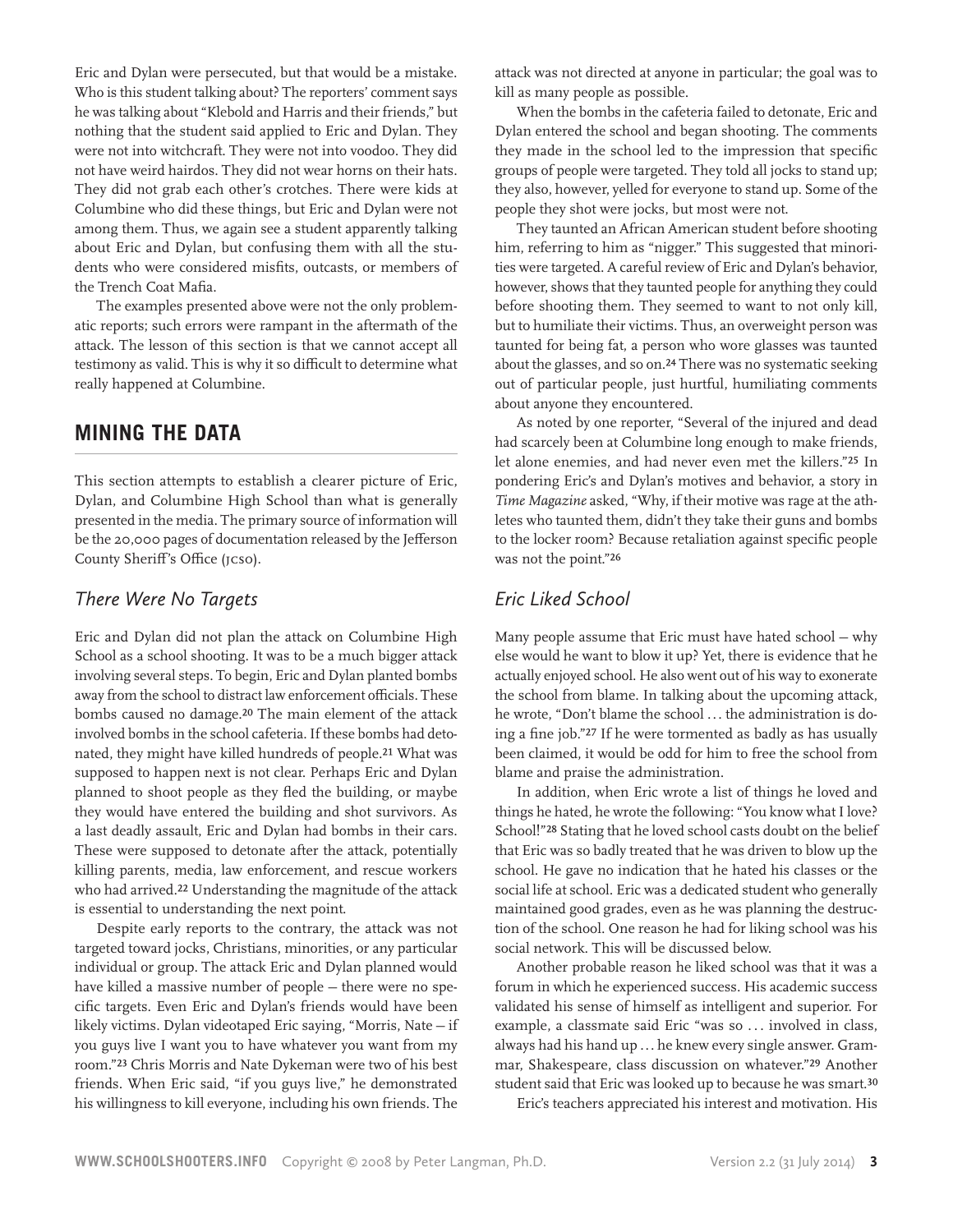Government/Economics teacher commented on Eric's report card, "positive attitude and good cooperation."31 So did his chemistry teacher.32 So did his German teacher.33 His American literature teacher made the same comment, and added "strong interest and participation."34 On a progress report, his government/economics teacher wrote, "Eric is doing awesome!"35 Rather than hating school, it appears that Eric thrived in class because he experienced success and validation for his intelligence.

# *The Scope of Eric's Fantasies*

To focus solely on Eric's actual attack is to ignore the extent of his homicidal thoughts. His fantasies of violence ran wild, far beyond the scope of jocks or kids he didn't like. Sometimes he thought about destroying Denver or local neighborhoods:

I live in Denver, and god damnit I would love to kill almost all of its residents. Fucking people with their rich snobby attitude thinking they are all high and mighty.<sup>36</sup>

God I want to torch and level everything in this whole fucking area ... imagine THAT you fuckers, picture half of Denver on fire just from me and Vodka [Vodka was Dylan's nickname]. Napalm on sides of skyscrapers and car garages blowing up from exploded gas tanks ... oh man that would be beautiful."7

[After attacking the school] we will hijack some awesome car, and drive off to the neighborhood of our choice and start torching houses with molotov cocktails. By that time cops will be all over us and we start to kill them too!<sup>38</sup>

If we have figured out the art of time bombs before hand, we will set hundreds of them around houses, roads, bridges, buildings and gas stations, anything that will cause damage and chaos ... It'll be like the LA riots, the Oklahoma bombing, WWII, Vietnam ... all mixed together. Maybe we will even start a little rebellion or revolution to fuck things up as much as we can.<sup>39</sup>

Sometimes Eric thought in even larger terms, such as attacking an unspecified major city:

I'll just go to some downtown area in some big ass city and blow up and shoot everything I can ... I will rig up explosives all over a town and detonate each one of them at will after I mow down a whole fucking area of you snotty ass rich mother fucking high strung godlike attitude having worthless pieces of shit whores. I don't care if I live or die in the shootout, all I want to do is kill and injure as many of you pricks as I can.40

Long before the Al Qaeda attack on September 11, 2001, Eric dreamed about a similar attack on New York:

We will hijack a hell of a lot of bombs and crash a plane into NYC with us inside firing away as we go down. Just something to cause more devastation.<sup>41</sup>

Sometimes Eric seemed to think that he was capable of overpowering entire countries:

And to you assholes in Iraq and Iran and all those other little piece of shit desert lands who hate us, shut up and die! We will kick your ass if you try to fuck with us or at least I will!<sup>42</sup>

Eric even thought larger than attacking individual nations, sometimes fantasizing about eliminating almost everyone in the world:

Our actions are a two-man war against everyone else.<sup>43</sup>

Hmm, just thinking if I want all humans dead or maybe just the quote-unquote "civilized, developed, and knownof" places on Earth, maybe leave little tribes of natives in the rain forest or something. Hmm, I'll think about that.<sup>44</sup>

No one is worthy of this planet, only me and who ever I choose ... Everyone should be shot out into space and only those people I say should be left behind.<sup>73</sup>

Before I leave this *worthless* place, I will kill who ever I deem unfit.<sup>45</sup>

If I could nuke the world I would, because so far I hate you all. There are probably around 10 people I wouldn't want to die.<sup>47</sup>

I have a goal to destroy as much as possible. . .. I want to burn the world, I want to kill everyone except about 5 people, who I will name later, so if you are reading this you are lucky you escaped my rampage because I wanted to kill you.<sup>48</sup>

Sometimes, Eric thought globally, thinking that that all humans should be exterminated.

I think we are all a waste of natural resources and should be killed off, and since humans have the ability to choose ... and I'm human ... I think I will choose to kill and damage as much as nature allows me to.<sup>49</sup>

If you recall your history the Nazis came up with a "final solution" to the Jewish problem. Kill them all. Well, in case you haven't figured it out yet, I say "KILL MANKIND" no one should survive.<sup>50</sup>

Eric's goal in life was to commit as much destruction as possible. As he put it, "I want to burn the world."51

## *Eric's Reasons for Murder*

If the attack was not revenge against jocks, then why did Eric go on his rampage? Eric made numerous statements about why people should be killed.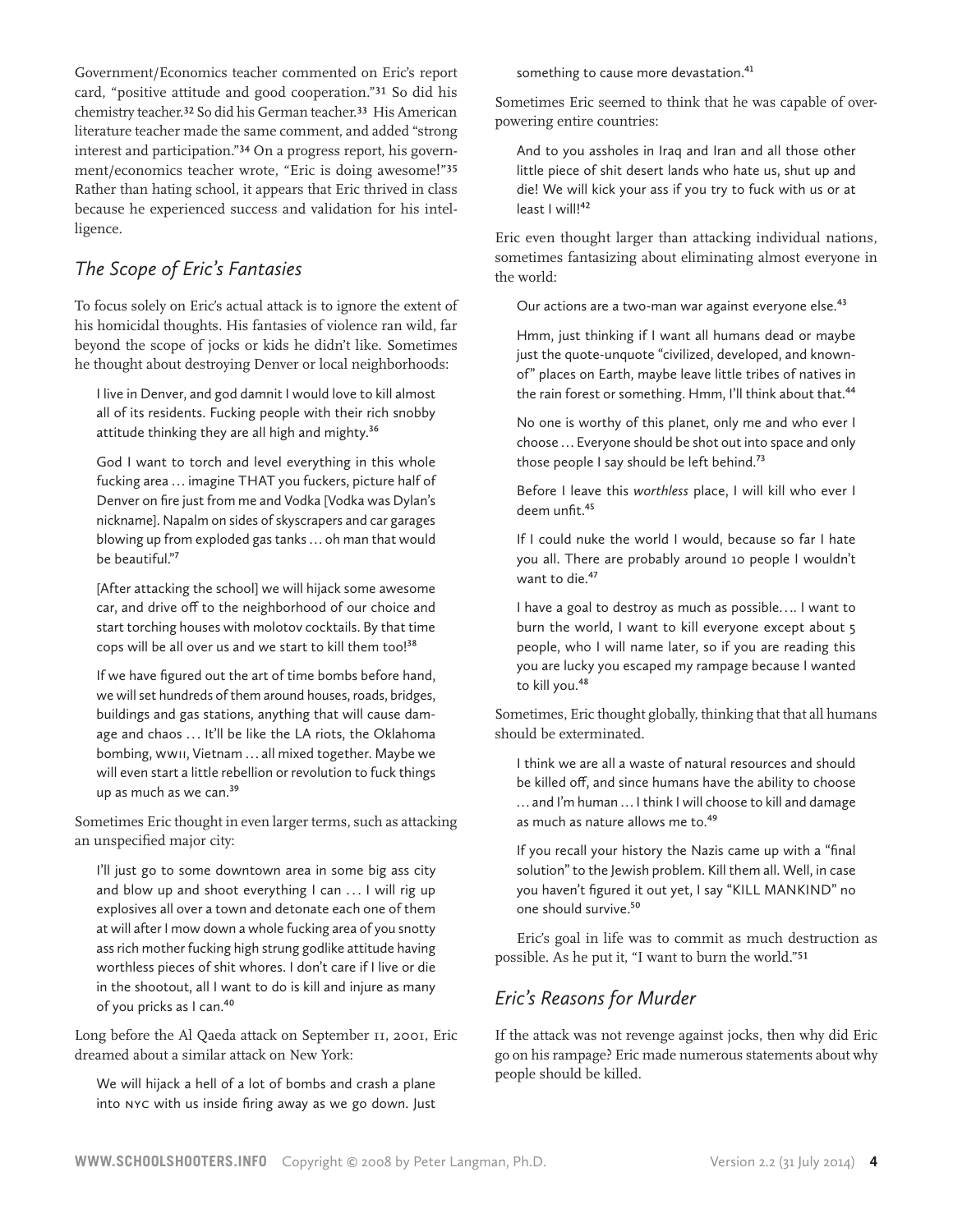#### **1. He is the law**

My belief is that if I say something, it goes. I am the law, if you don't like it, you die.<sup>52</sup>

#### **2. To solve arguments**

That's the only way to solve arguments with all you fuckheads out there, I just kill!<sup>53</sup>

#### **3. Because he doesn't like someone**

If I don't like you ... you die.<sup>54</sup>

### **4. Because he doesn't like what someone tells him to do**

[If] I don't like what you want me to do, you die.<sup>55</sup>

### **5. To get rid of snobs**

I live in denver, and god damnit I would love to kill almost all of its residents. Fucking people with their rich snobby attitude.56

### **6. To rid the earth of inferior people (assist natural selection)**

I would get rid of all the fat, retarded, crippled, stupid, dumb, ignorant, worthless people of this world.<sup>57</sup>

### **7. Gays don't deserve to live**

ALL gays, should be killed.<sup>58</sup>

### **8. Human race doesn't deserve to live**

The human race isn't worth fighting for, only worth killing.59

I say "KILL MANKIND" no one should survive.<sup>60</sup>

### **9. Just because?**

Someones bound to say "what were they thinking" . . . I have a goal to destroy as much as possible ... I want to burn the world.<sup>61</sup>

### **10. Hatred**

If I could nuke the world I would, because so far I hate you all.<sup>62</sup>

### **11. Sadistic pleasure**

I want to tear a throat out with my own teeth like a pop can. I want to gut someone with my hand, to tear a head off and rip out the heart and lungs from the neck, to stab someone in the gut, shove it up to their heart, and yank the fucking blade out of their rib cage! I want to grab some weak little freshman and just tear them apart like a wolf, show them who is god. Strangle them, squish their head, bite their temples in the skull, rip off their jaw, rip of their colar bones, break their arms in half and twist them around, the lovely sounds of bones cracking and flesh ripping, ahhh ... so much to do and so little chances.<sup>63</sup>

#### **12. Revenge**

Everyone is always making fun of me because of how I look, how fucking weak I am and shit, well I will get you all back, ultimate fucking revenge here.<sup>64</sup>

It is interesting that out of a dozen reasons for killing people, only one had to do with being picked on. The others had to do with Eric's grandiosity and his contempt for others. Thus, murder was not simply a method of revenge for Eric. It was a way to play God.

# *Not Social Outcasts*

The image of Eric and Dylan as isolated, ostracized kids lurking on the periphery of their peer group may be deeply ingrained, but it is wrong. In the words of Dave Cullen:

Perhaps the most pervasive myth is that Harris and Klebold were rejected outcasts. They were not captains of the football team, but they were far more accepted than many of their schoolmates. They hung out with a tight circle of close friends and partied regularly on the weekend with a wider crowd.<sup>65</sup>

Another reporter noted, "Several students who knew Klebold and Harris as classmates or even as friends have trouble with the notion that they were really outcasts at all."66 In order to demonstrate how well connected they were socially, and how engaged in a variety of activities, we need to examine several areas of their lives. The following sections involve many names of peers; there is no need to keep track of them all. They are provided in order to demonstrate that Eric and Dylan were socially involved far beyond what is generally recognized.

### **Male and female friends**

Two of Eric's and Dylan's best friends were Chris M. and Nate; the four boys joined together to be a team in a bowling class at school.67 Zach was another good friend. When Eric and Dylan went on their Rebel Missions — midnight escapades of mischief and vandalism, Zach often joined them.68 Zach was also a partner in crime when Eric and Dylan hacked into the school computer system (discussed below). He and Dylan often got drunk together.69 Zach said that he talked to Dylan every night.70

Eric had a group of friends in German class, including Kristi, Chris W., and Monica.71 Chris W. was a jock, but Eric liked him. Eric tried to get him to buy him a gun, and even though Chris refused, they remained friends.72

When Eric had a birthday party shortly before the attack, he and a group of friends got together at a restaurant. The group included Dylan, Cory, Chris M., Nicole, and perhaps others.73 Nicole enjoyed the party and commented that Eric was really funny.74 In fact, Eric used to hang out with Nicole and other friends at her house; her mother said Eric "seemed very sweet. Played Nintendo, laughed, had a good time. Joked, drank soda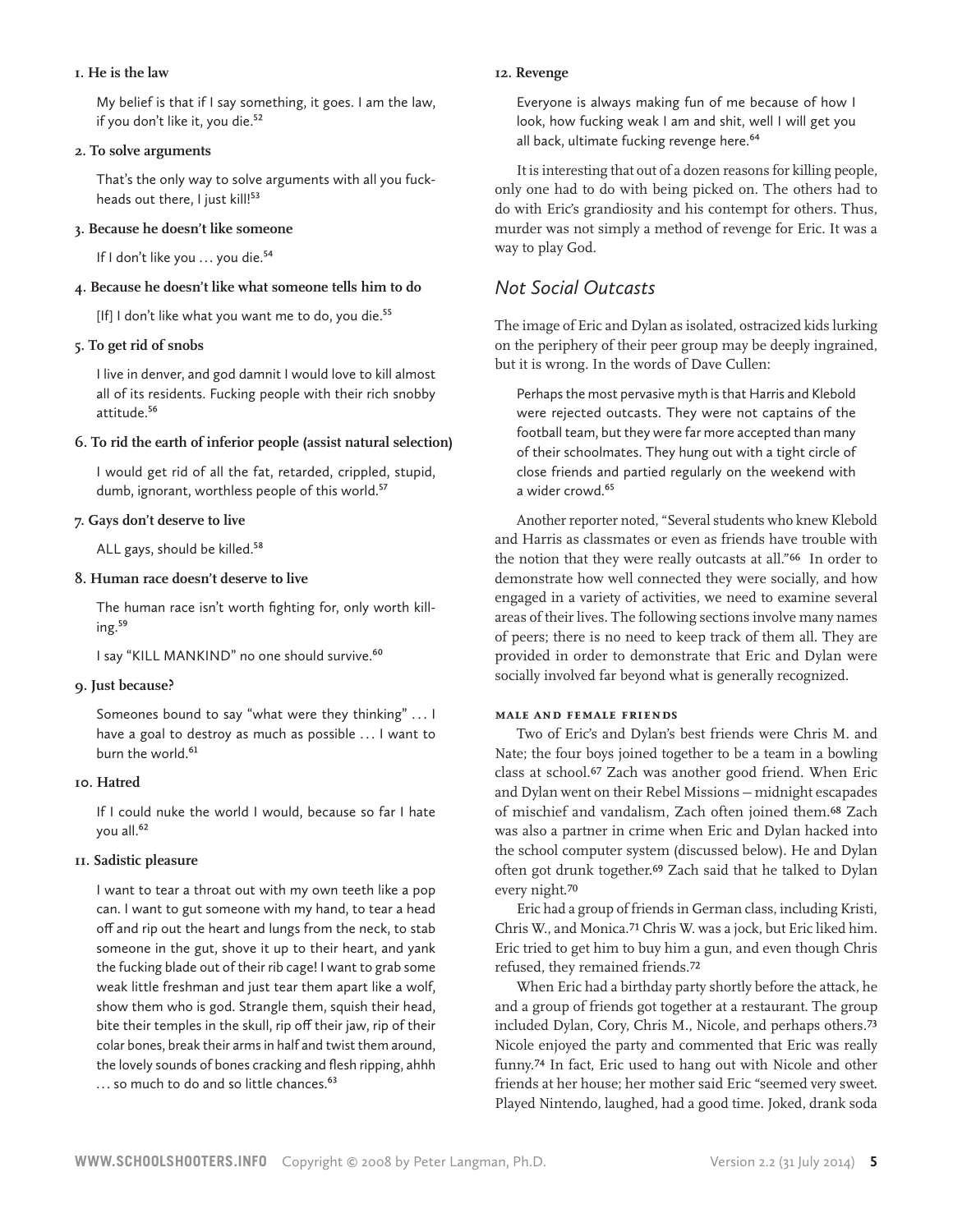pop, had hot dogs. All-around good kid."75

Dylan and Brooks had been friends since first grade, and Eric became friends with Brooks in high school. For a while, Dylan played drums in a band with Brooks.76 Nick was another long-term friend of Dylan's, having known each other since third grade.77 Dylan was friends with a boy named Richard; their families knew each other and they went to baseball games together.78 Three unidentified friends helped Eric and Dylan create Eric's website. They are referred to on the website as Excaliber, Imaginos, and Jester.79 Excaliber reportedly was a friend of Dylan's from the theatre department.<sup>80</sup> The identities of the other two friends remain unknown.

Another boy from the theatre department had a Christmas party that Dylan attended.81 John, another theatre student, was also a friend of Dylan's, though they did not socialize outside of school.82 A boy named Timothy considered himself good friends with Eric and Dylan, and Dylan had gone to his birthday party in 1998.83 A boy named Matt was a friend of Dylan's who worked in a video store; he once brought a movie Dylan requested and watched it at Dylan's house along with another friend of Dylan's named David.84 Eric C. was good friends with Dylan; they would hang out in the cafeteria, play cards, and talk about sports and music.85 Another boy who hung with Dylan was Chris L.86 Mr. and Mrs. Klebold estimated that Dylan had sleepovers at various friends' houses once or twice a month.87 Friends often stayed over at Dylan's house, too, referring to the Klebold home as their "country house."88 In fact, Nate spent so much time at Dylan's house that he said the Klebolds were like a second set of parents to him.89

Eric dated a number of girls in high school. He took Tiffany on a double-date to the homecoming in freshman year.90 Valerie said she was Eric's girlfriend in 1996.91 Sasha estimated she went on sixteen to twenty dates with Eric.92 Sherry dated Eric for about three weeks93, and another girl estimated she dated Eric maybe three times.94 Eric dated Kathryn once.95 A few nights before the attack, a girl named Susan spent the evening at Eric's house; they watched a movie and he put his arm around her and gave her a goodnight kiss.96

Besides dating, however, Eric had other female companionship. Early in high school, Jennifer H. used to go to the mall and to parties with Eric, but this stopped in tenth grade.97 Kim, a girl in school, regularly gave him hugs in the morning. When Eric complained that he looked "stupid" in his class photos, Kim and another friend, Sara, told him that he was "cute" and helped him pick out his photos. When Eric complained that other girls avoided him, Kim and Sara invited him to hang out with them.98 Two other girls, Kristi and Alyssa, also invited Eric to hang out with them and get together outside of school. Kristi and Eric also wrote each other notes in class, and Eric asked her for advice about girls.99 Kristi and Alyssa had been to his house twice to take him out with them.100

Eric was also friends with Robyn, and she had been to his house. Robyn bought him a shirt for his birthday shortly before the attack, and he attended her birthday party in March, 1999.101 A couple of weeks before the attack, Eric went to lunch with

several girls (on perhaps more than one occasion), including Jessica, Kathryn, Lauren, and Veronica.102

Many girls commented that Eric treated them nicely. Melissa said, "I used to talk to Eric once in a while ... He was like the sweetest guy I ever knew."103 Kate said that Eric helped her with geometry.104 Alison said that Eric was kind and nice.105 Jennifer said that Eric was always nice to her.106

Eric was also friends with Becca; they sat together in class, cut class together, and once in March, 1999, they had lunch at Eric's house.107 The day before the attack, Eric, Dylan, and Brooks went to lunch with Becca.108 Eric was also friends with a couple of drug-involved girls. One was Jennifer, who may have sold him cocaine.109 Another was Stephanie, who hung out with Eric and Dylan at the "smoker's pit" where they smoked marijuana and talked.110 Another girl, Jeanette, occasionally went with Eric to a friend's house, and Eric attended a party at her house.111 Eric was also friends with Sarah; he had signed her yearbook the previous year and actually gave her a hug on the morning of the attack.112 Eric also maintained contact with a girl he had been close to in sixth grade back in Plattsburgh, New York; in fact, after the attack, police found an unsent email he had written to her.113

Dylan was less successful with girls. By virtually all accounts, he was markedly shy. Nonetheless, despite reports that he never dated, the same Sasha who dated Eric said that she dated Dylan a couple of times in October, 1997.114 A girl named Sarah, who knew Dylan from the theatre department, said that Dylan had a crush on her; though she did not return his romantic feelings, she was a friend of his and they had long email conversations at night.115 Dylan reportedly knew a girl who worked at a store in a local mall. She said that he came by to visit her ten to twelve times and once asked her out.116

Dylan was friends with a girl named Devon; he went to her birthday party and visited her house several times.117 Dylan also went to the mall with Joanne and helped her with her homework.118 Dylan also made a good impression on other girls. Amanda said Dylan used to joke around and was kind of funny.119 Renee said that Dylan was nice and a "fun guy."120

Dylan was probably closest to Robyn, a girl with a 4.0 grade point average who was in the National Honor Society. Robyn invited him to the senior prom as a friend, and Dylan, though initially reluctant, did go with her. He and Robyn went to the prom in a limo with five other couples. Robyn said she typically called Dylan three times a week, and hung out at his house where they played pool and watched movies. They also studied calculus together.121 Thus, he had significant contact with at least a couple of girls, including Sarah and Robyn, as well as being friends and engaging in activities with a number of others.

#### **Community and school activities**

Eric had an active life outside of school, including a couple of part-time jobs. He worked briefly at Tortilla Wraps, where his boss stated "He was a real nice kid ... He was kind of quiet but everyone got along with him."122 He also was friends with a girl named Jen who worked at Tortilla Wraps. He and Jen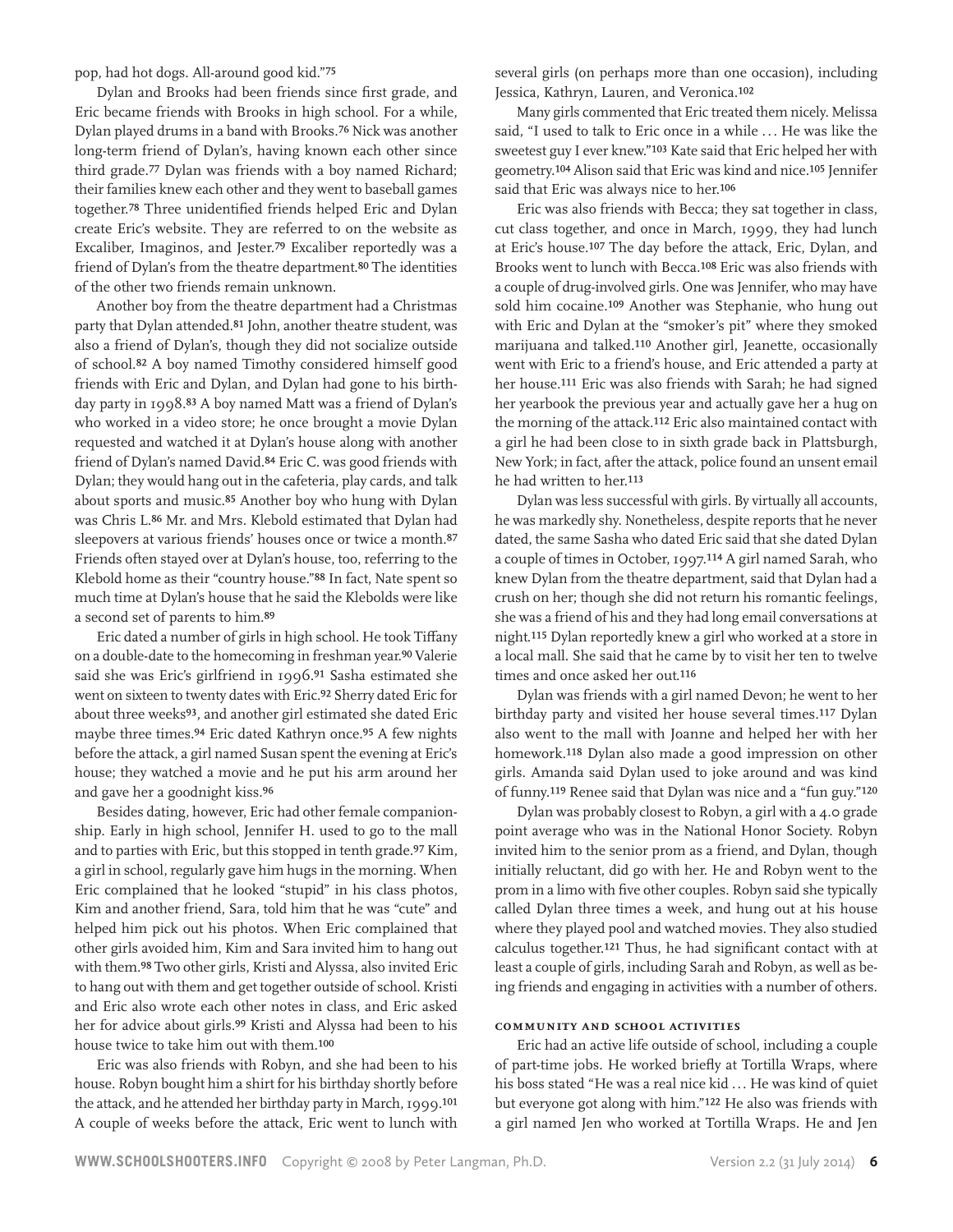engaged in long email conversations.123 Chad said he worked with Dylan at Tortilla Wraps.124

Eric's long-term employment, however, was at Blackjack's, a pizza shop. He and Dylan started there in the spring of their sophomore years, and they worked there until their deaths (though Dylan left for awhile and returned).125 Several of their best friends also worked there, including Nate and Chris (their bowling team members), Kim and Sara (who invited Eric to hang out with them), Phil, Zach, Michelle, and Charles.126 The friends often got rowdy and had wild times at work. Eric and Dylan would light fires behind the shop, and set off fireworks or homemade explosives. They also had playful fights, throwing water and flour at each other, though Dylan reportedly was too inhibited to join in.127 When Eric said his final goodbyes on the Basement Tapes, he mentioned several friends from the pizza shop, including Jason, Chris, Angel, Phil, and Bob.128

Dylan also worked briefly at Computer Renaissance.129 Dylan and Eric were both part of the Rebel News Network at the school. Dylan was also an assistant in the computer lab and was involved in the theatre department, where he handled technical aspects of the productions.130 Dylan attended a cast party for at least one of the shows he was involved with.131 Eric also was an assistant in the school's computer/video lab.132 Dylan, Zach, and Chris T. worked together to maintain the school's web server.133 Eric and Dylan took video production classes at school and made several short films. They worked on these with a number of friends, including Michael, Chris W., and Eric V.134 Yet another Eric, Eric J., said he was good friends with Dylan. Dylan was at his house the day before the attack to work on a video project.135

#### **Sports and games**

Interestingly, given all the attention to the topic of jocks, there has been little notice of the fact that Eric was a jock. Besides playing in Little League when he was younger, Eric was a serious soccer player. He played in a local league for six years, right into his senior year of high school. In addition, he played on the Columbine soccer team as a freshman and sophomore.136 Thus, Eric was a Columbine jock. A boy named Scott was good friends with Eric from a soccer team.137 It was also reported that Eric played both after-school soccer and volleyball.138

Eric took pride in his athletic ability and wrote about it in glowing terms:

In sports, I have been known to play soccer, baseball, football, and even mountain biking. In the sport of soccer, I have played as an offensive and defensive player ... I have proven myself to be a superb player in both positions. As for baseball, I was an excellent outfielder and excellent second baseman.<sup>139</sup>

Dylan was less athletic than Eric, but he did enjoy sports. He played briefly on one of the soccer teams with Eric.140 Besides their involvement with traditional sports, Eric and Dylan, along with their buddy Chris M., belonged to a paint-ball team called

"The Fighting Amish."141

Eric and Dylan joined their friends in a number of fantasy games. There was a group of twelve boys involved in a fantasy baseball league, and Dylan was highly active in this group. A boy named Chad ran the league; Eric's and Dylan's friend Timothy was also part of the league. According to Timothy, he and Dylan talked daily. In fact, they spoke on the telephone two days before the attack. Besides Chad and Timothy, the other boys were Adam, Cliff, Ben, Dan P., Jason S., Jason F., Justin, Chris H., and Dan H.142

The same Chad who ran the fantasy baseball league also assisted Eric and Dylan with their interest in fireworks. Chad drove to Wyoming with Nate to get fireworks for Dylan.143

A girl who knew Eric and Dylan from a local mall said that they played something called Live Action Role Play.144 Another girl said that she had played Dungeons and Dragons with Eric several times.145 Eric and Dylan were highly involved with video games; they not only played with each other, but with various friends from school, including David, Jeffrey, Greg, and Dustin  $C_{\rm r}$  146

Eric and Dylan frequently went bowling on Friday nights with a regular group of friends, including Robyn, Eric (another Eric besides Eric Harris), Chris M., Kristi, Zach, Monica, Jennifer L., Charles, and perhaps others.147 Another peer reported that he and Dylan used to belong to the same church youth group, and Dylan once noted in his journal that a church activity had been fun.148 On a different note, Eric and Dylan had friends with whom they went shooting. These friends included Mark Manes and Phil Duran, the only two people to go to jail in the wake of Columbine (they had bought some of the guns used in the attack), and a girl named Jesse.149 Other friends included Patrick, Kristen, Ryan, Nathan, and Jordana.150 Eric and Dylan were both present at a friend's birthday party in August, 1998.151 A boy named Tad said that Eric and Dylan were two of his best friends.152

#### **Summary**

Considering all the activities Eric and Dylan were involved in with their friends, including soccer, paint-ball, bowling, Dungeons and Dragons, fantasy baseball, video games, making movies, smoking pot, drinking, raising a ruckus at the pizza shop, and more, it is clear that these were not two isolated boys. They had jobs, they helped out at school, and they had multiple peer groups that included numerous boys and girls. The idea that they were lost and alone simply isn't true. This, however, simply makes the attack harder to comprehend.

### *The Harassment of Eric and Dylan*

Perhaps the most pervasive view of the incident at Columbine is that two victimized students retaliated against their tormentors. How victimized were they? Though it is impossible to answer that question definitively, let's review the JCSO documents for evidence.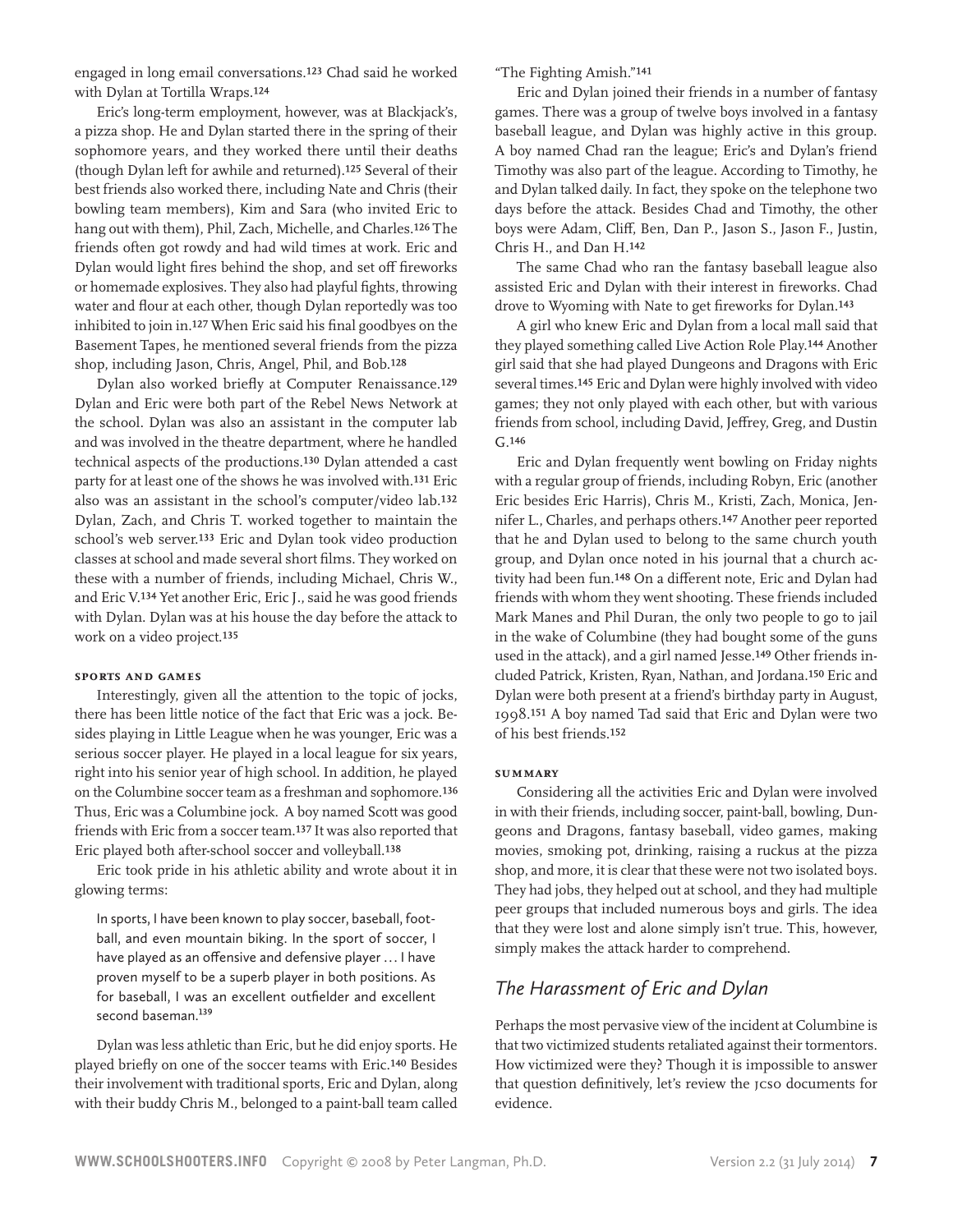Several sources stated that Eric was picked on more than Dylan. Dylan's parents reported to law enforcement officials that Dylan told them that though Eric was picked on, he was not. Dylan attributed his lack of harassment to the fact that he was six feet and four inches tall.153 This was supported by a boy named Chris, one of Eric and Dylan's closest friends, who said that Eric was picked on more than Dylan.154

One student stated when Eric and Dylan were juniors, there had been a group of jocks who were seniors who teased them; because this group graduated, however, Eric and Dylan were teased a lot less in their senior year. Another peer also stated that Eric and Dylan had been teased more in their junior year than in their senior year.155

So how bad was the harassment of Eric and Dylan? They were teased about their clothes, particularly when they wore trench coats on hot days.156 One student who reported this stated that the teasing about the trench coats was mild. There was a report that Dylan was teased in gym because he was not good at sports. There were also reports that because of his height he was sometimes called "Stretch" or "Jolly Green Giant," though it's not clear if the names were derogatory or playful.157

Eric was also teased in gym, reportedly for not being good at sports. One student reported that he had teased Eric relentlessly; this individual, however, had graduated the year before the attack.158 Eric was also teased because he supposedly had a big head on a thin body; this student, however, had left school the previous year.159 He also noted that he teased many people, not just Eric. Another student said that Eric was occasionally harassed by jocks.160 Someone else said that Eric was teased, but not as much as other students.161

There was one report about food being thrown at Eric, but this witness seemed to think Eric was part of the Trench Coat Mafia (TCM); he may have confused what was done to the TCM with how Eric was treated.162 One student said that Eric was occasionally harassed by jocks.163 There was also a report that teachers did not intervene when Eric and Dylan were harassed in class.164 Given Eric and Dylan's ability to alienate people in class, especially Dylan's disruptive and inappropriate behavior (discussed below), it is possible that some of this "harassment" was a normal response to their weird, provocative, and annoying behavior.

The one detailed report of Eric being victimized comes from a student who was in gym class with him in the first semester of senior year. The student testimony stated: "We were playing 'Biff' (like dodge ball, but every man for himself). Eric won the first game, but the second game some jocks ganged up on him and were hitting him in the face with balls. Then after gym they were pushing him into lockers."165 This was the only specific incident of physical harassment that I found among the student testimonies.

Another student from the same gym class reported not witnessing any harassment of Eric in gym.166 This suggests that despite the one incident just noted, there was no ongoing harassment of Eric in that class.

What about the evidence from Eric's journal and other writings? Though he mentioned being teased in two journal entries,167 he never wrote about being physically harassed or threatened. To digress for a moment, the two times that Eric complained about being picked on are so psychologically interesting that they deserve a comment. In the first entry, he complained that, "Everyone is always making fun of me because of how I look."168 Eric went on to write, "Then again, I have always hated how I looked, I make fun of people who look like me, sometimes without even thinking sometimes just because I want to rip on myself."169 Having just complained of being teased about his looks, Eric acknowledged that he also made fun of people who looked like him. In other words, he admitted to engaging in the very behavior that he was complaining about.

A similar pattern occurs in the next entry. Eric again complained about the kids who picked on him, but also wrote, "Then again it's human nature to do what you did."170 He seems to almost be exonerating his peers for simply acting as humans do. Both times he wrote about being picked on, Eric appears to withdraw or counteract his own complaint by stating he has engaged in the same behavior or that it is human nature to engage in such behavior.

There is no question that Eric and Dylan were teased, but the frequency and severity of the reported harassment is not at all clear. Many students reported not witnessing any harassment of Eric or Dylan. For example, a girl named Lisa said that she never saw either one being picked on.171 Neither did Mandy.172 Neither did Steve.173 Sarah commented that she never saw them being teased, adding that people tended to just leave them alone because they were different.174 Keith said that he never saw Dylan being harassed.175 Deborah specifically noted that there were no problems between Dylan and the jocks in class.176 Brian stated that Dylan was not picked on by jocks.177 Sara M., one of Eric's good friends, said that he was not harassed.178 Another girl, Melissa, commented that Eric was not harassed, and added that he had many friends.179 Robyn, the girl who invited Dylan to the prom, who spent a great deal of time with him, who called him three times a week just to talk, said that Dylan never talked about being abused by anybody.180

What does this evidence reveal? Eric and Dylan were teased about a number of things, but given the number of people who reported not witnessing any mistreatment, the teasing does not appear to have been as pervasive as has often been reported. There were students who described the teasing as mild, noting that other kids were picked on more than Eric and Dylan. There are multiple sources that indicated the teasing had been worse the previous year. Also, only one incident of physical harassment toward Eric was identified, with no incidents of physical harassment of Dylan having been reported.

The question that has received comparatively little attention is: how much of the teasing Eric and Dylan received was in response to their own alienating behavior and mistreatment of peers and teachers?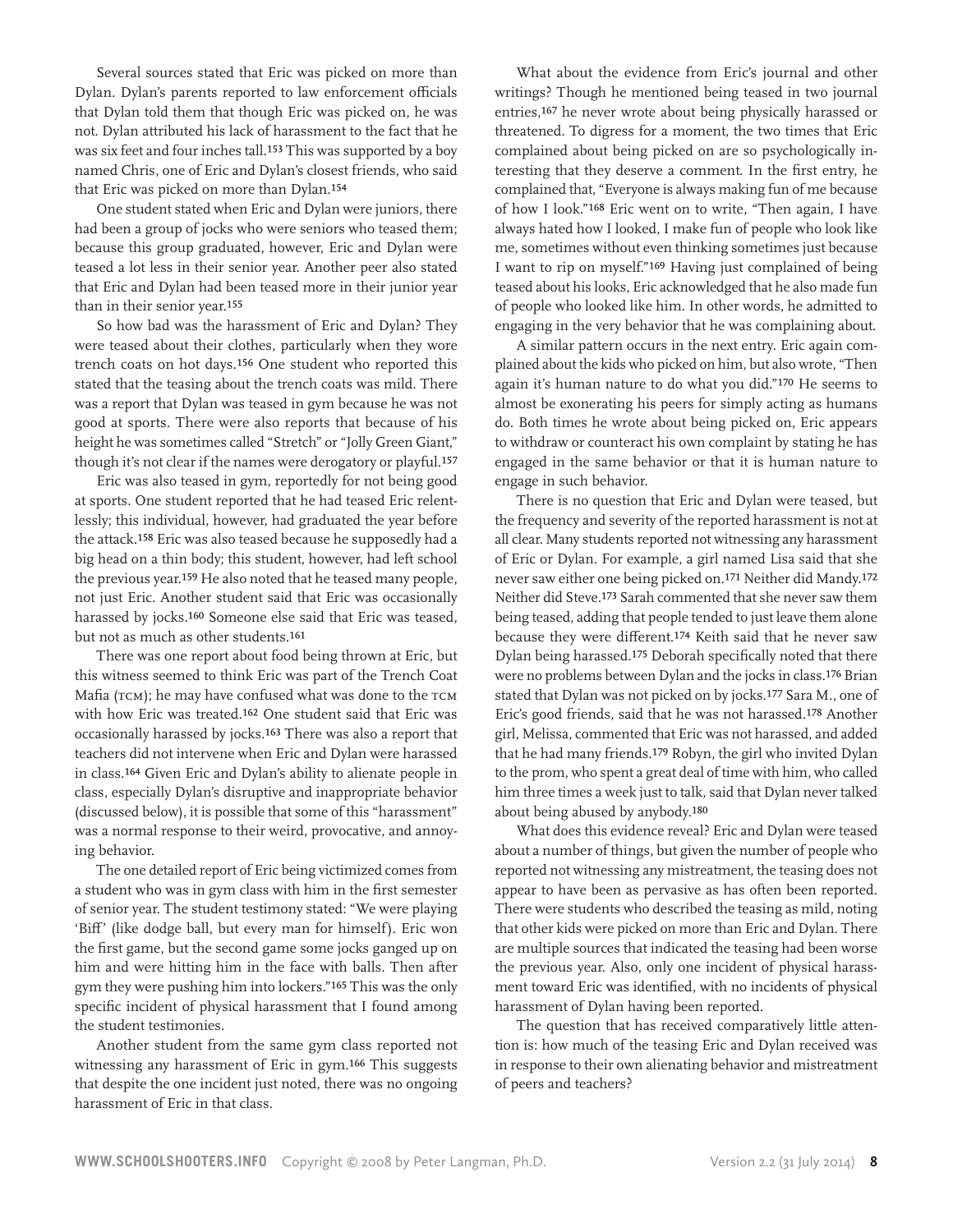### *Creating Their Own Social Environment*

How much did Eric and Dylan alienate their peers? Reporters were told, "Their peers thought them weird," and "Harris and Klebold had a way of pushing other kids away from them ... It was kind of them pushing themselves away."181 This was supported by another classmate who had the impression that "Eric and Dylan seemed to relish their roles as outsiders ... 'The impression I always got from them was they kind of wanted to be outcasts ... It wasn't that they were labeled that way. It's what they chose to be.'"182

#### **Eric and Dylan's harassing behavior**

Eric and Dylan had a history of harassing other students. As far back as eighth grade, the two boys (along with others), sent a girl a threatening letter.183 In ninth grade a girl went on a date with Eric, but declined further dates. Eric's reaction was to fake a suicide in front of her, pretending to have bashed his head in with a rock, and covering himself with fake blood.184 Another girl who dated Eric and then broke up with him said that after the break-up she received threatening emails.185 It takes no stretch of the imagination to think that the girls who were thus victimized talked to their friends about these incidents, and Eric's reputation likely became darker with each episode.

In fact, one girl Eric was interested in reportedly was afraid of him.186 Another refused to return his calls, commenting that he seemed a little "evil."187 Another girl went out with him briefly, but then stopped returning his calls because he was "weird."188 Thus, Eric's behavior was responsible for numerous episodes of rejection.

Multiple students reported that Eric and Dylan picked on people and started fights. Keith said that Eric and Dylan both picked on people, and that Dylan almost got into a physical fight with him.189 A boy named Seth said that Dylan picked a fight with a jock.190 In their junior year, Eric and Dylan yelled at jocks.191 An athlete had problems with Eric and Dylan, and Eric wanted to fight him.192 Another student said that Eric picked a fight with him the year before the attack.193

Though it is tempting to assume that any hostility from Eric toward jocks was simply retaliation, this is not necessarily true. Eric had towering rage and contempt toward people in general. The image of big strong jocks picking on little nerdy outcasts is not always accurate. Not all athletes are huge, and not all "outcasts" are little weaklings. Eric had many friends who were well over six-feet tall, and some of them were dangerous kids who carried weapons. The kids in trench coats could be quite intimidating, even to students who were athletes. In fact, there are accounts of jocks being victimized by the Trench Coat Mafia.194

One classmate said that Eric often started fights and then expected his buddy Chris, who was bigger and stronger, to step in and back him up. Chris said that during senior year Eric had become more aggressive, and was picking more fights. Chris was not happy about Eric's trying to use him to back him up or bail him out of trouble that he had started himself.195 One boy was so harassed and threatened by Dylan that the boy's parents had to get the administration to intervene.196 In his book, Ralph Larkin interviewed a girl who appears to be this boy's sister (Larkin referred to her only by initials). She reported that Eric and Dylan "would follow my brother around and threaten they were going to kill him."197 The harassment lasted for one to two months:

My brother said that they'd be outside of a good majority of his classes; they'd follow him to the next one. He said it seemed like they were always there, and that he didn't want to go to school because he was outright scared of them, and he was in tears when he told my mom that he didn't want to go to school because of these kids.<sup>198</sup>

(This one example shows that Eric and Dylan engaged in an ongoing pattern of bullying behavior. Ironically, none of the interviews in the JCSO documents provides similar evidence that Eric or Dylan were victims of such a pattern of intimidating and threatening behavior. This does not mean that they were not victims of bullying, but it does show the difficulty in identifying reliable documentation that they were.)

There is also a report of how they made fun of another classmate, someone who apparently had been a friend of theirs.199 Dylan's journal contains passages about how he struggled not to ridicule and make fun of people at school.200 He also wrote in Eric's yearbook about how much fun they had picking on "fags."201 Eric and Dylan clearly harassed other students.

#### **Disturbing behavior in class**

In class, Eric and Dylan reportedly "made fun of teachers and students behind their backs and even to their faces, especially those who were computer illiterate. They rolled their eyes at classmates' stupid questions."202 In bowling class, they bowled in strange ways, as if shotputting or pitching the balls; this resulted in peers teasing them for their odd behavior.203 In psychology class, when studying dream interpretation, Eric and Dylan told the class the dreams they had about shooting and killing people.204 One girl commented on the strange things Eric said, such as his talk about survival of the fittest, and that if you are not fit you deserve to die.205 One student recalled that Dylan's paper on Charles Manson was very "weird."206

In their video classes, Eric and Dylan showed a film involving smashing a bicycle with a sledgehammer.207 Even more disturbing was their film called "Hitmen for Hire" about students hiring people to kill the kids they didn't like; the class was not amused.208 One student said that Eric and Dylan showed a bizarre video (this may have been the "hitmen" video) in class that the teacher and students found alarming; the teacher was said to be very angry regarding their project.209

According to a teacher, Eric's behavior in gym class was notable for his making fun of freshmen.210 Dylan's behavior was even more problematic. Dylan not only cheated in gym, but during co-ed flag-football games, he repeatedly got rough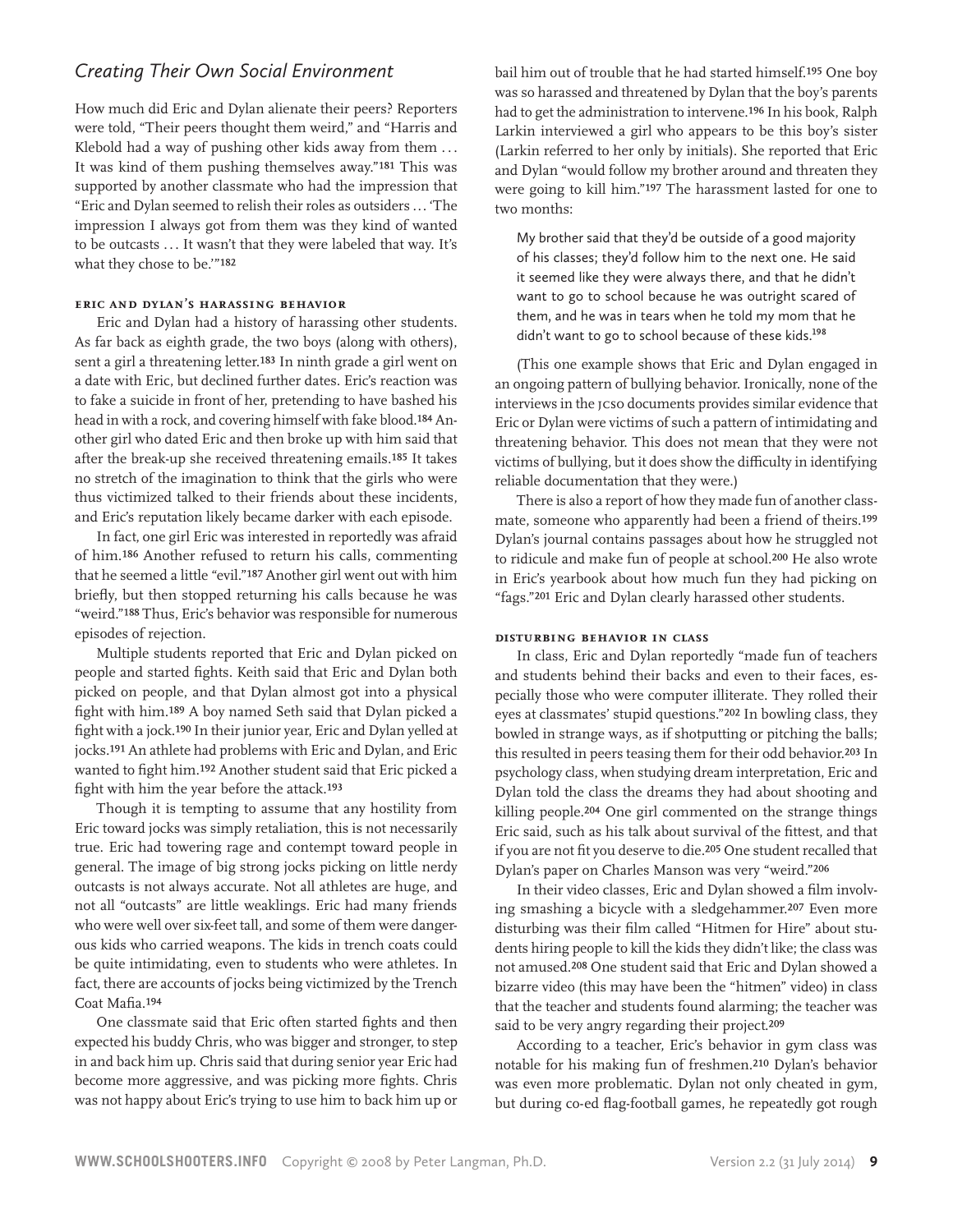with girls and tackled them. When one girl told him to knock it off, he became angry and bitter, and began calling her a "bitch" and harassing her to the point that her boyfriend threatened to beat him up.211

Dylan's classroom behavior was poor in many ways. He frequently slept in class, came late, and/or sneaked out and left early.212 Even worse, he was disrespectful and insulting to his teachers, was disruptive and often asked to leave, slammed the door on his way out, threw things, couldn't get along with others, and swore openly.213 His behavior was so intimidating that one teacher reported being afraid of him.214 One of the school administrators described Dylan as a very angry kid, commenting that Dylan even cursed at him.215

#### **Eric's temper**

According to a classmate, "Eric had a short fuse . . . he got mad easier than most people."216 Even at work, Eric was noted to get upset about things and to lose his temper easily when talking to customers on the telephone.<sup>217</sup> This tendency showed itself in his personal life, as well. Once when he was interested in a girl, he called her home; when her mother told him that her daughter wasn't home, Eric shocked her with his angry response.218

Eric did not like to be crossed, and once he felt crossed by someone, he did not easily get over it. This tendency to hold grudges was noted by one of Eric's employers, as well as by Brooks's mother, who stated, "Eric held grudges and he never let them go."219 Eric, though friends with Brooks, at one point became homicidally angry towards him. A similar situation occurred with another friend of Eric's, named Nick. Despite their former friendship, after they had a falling out, Eric vandalized both Brooks's and Nick's homes.220 Eric also pushed other friends away. A classmate named Ryan reported that Eric liked him in ninth grade, but not in tenth. Ryan said of Eric, "He just sort of changed ... He wouldn't say why. He would just sort of give you this look like he could kill you."221 Eric also had a falling out with Zach, who had been one of his best friends. Apparently Zach thought Eric's pranks were getting out of hand, and this was enough to alienate Eric. Zach's mother said of Eric, "You had to follow him or get away from him."222

Eric was well aware of his problems with anger. When he filled out an intake form for the Diversion program (designed to keep young offenders out of the legal system) on March 25, 1998, he reported having problems with anger. His explanation was: "short temper, often get angry at almost anything I don't like." One or both of his parents also filled out a form and indicated that Eric was having problems with anger. The parental comment stated, "Eric seems to suppress his anger, then 'blow up' and hit something or verbally lash out. He hasn't done this at home but has done it at school and work." A page of notes from the Diversion program documented that Eric reportedly got so angry that he punched walls approximately four times a month.223

In a school assignment where he had to list twenty-five

things that made him different, Eric included "my anger management problems" as something that differentiated him from other people.224 In another assignment, Eric compared himself to Zeus: "Zeus and I also get angry easily and punish people in unusual ways."225 As noted above, Eric became increasingly pugnacious toward the end of senior year, picking fights with other people.226 Eric even snapped in anger at Dylan when Dylan "screwed up."227

Even a casual encounter with Eric could prove explosive. Two different students reported that accidental bumps in the hallway with Eric led to anger, pushing, and even a threat that the student should "watch his back."228 One of Eric's favorite bands was KMFDM and he had a cap with their logo on it. When a girl tried to joke with him and asked "what station is that?", Eric became highly agitated and uttered a veiled threat, saying "you just wait and see."229 One student commented that some people simply didn't dare talk to Eric or Dylan because you never knew what kind of response you would get.230

A number of people commented on Eric's ability to give you a look "like he could kill you." One boy said that the way Eric stared at him was intimidating. Eric was said to have an "evil" stare. A girl who turned Eric down for a date said that he gave her a "malevolent" stare when they crossed paths on the morning of the attack.231 In addition, Eric struck some people as usually being angry or in a bad mood. One said that Eric appeared to always be angry.232 Another said that Eric was "moody."233 Someone else said that Eric held grudges.234

One of the most disturbing aspects of Eric was the intensity of his wrath, not toward his enemies, but toward his friends. Harassment by jocks wasn't necessary for Eric to become homicidal. Just ask Brooks Brown.

Brooks regularly gave Eric a ride to school. Brooks, however, was not always punctual, which infuriated Eric. The situation came to a head one day and Eric flew into a rage. This resulted in the end of the friendship, but it didn't stop there. Eric threw a snowball or piece of ice that cracked a window in Brooks's car. The parents got involved. Brooks told Mr. Harris that Eric had liquor stashed in his room. Eric was beyond furious. On his website, he wrote:

I will rig up explosives all over a town and detonate each one of them at will after I mow down a whole fucking area of you snotty ass rich mother fucking high strung godlike attitude having worthless pieces of shit whores. I don't care if I live or die in the shootout, all I want to do is kill and injure as many of you pricks as I can, especially a few people. Like Brooks Brown.<sup>235</sup>

If this is how Eric responded to conflict with his friends, he had no need of enemies to spark his homicidal wrath.

#### **Dylan's temper**

Dylan had a problem with anger that was evident long before the attack. In fact, "Klebold was widely seen as volatile."236 Even his friend, Brooks said, "Dylan would just lose it."237 His anger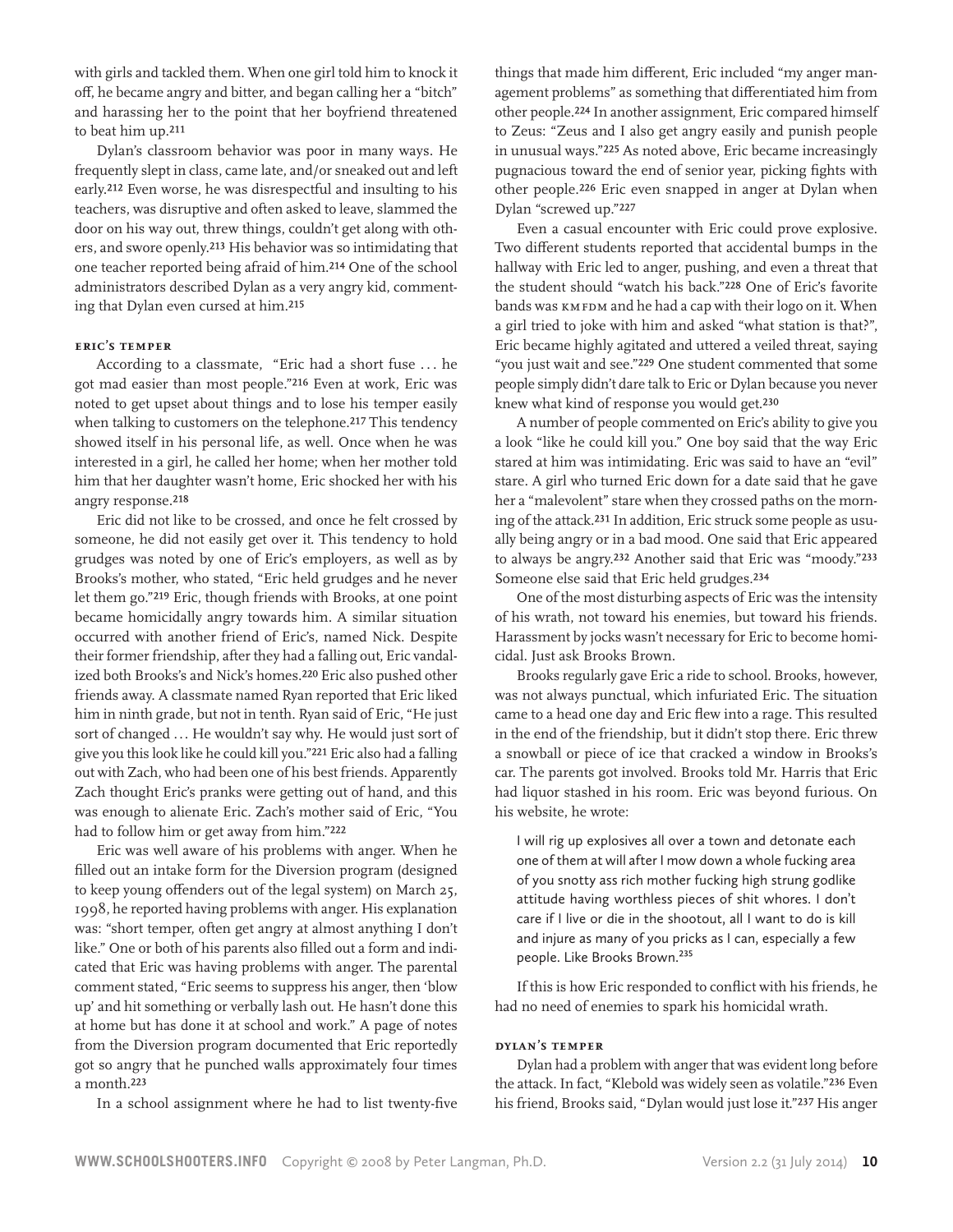showed itself while bowling, at the pizza shop, and at school.

A classmate said of Dylan: "He did have a lot of anger, but he hid it most of the time. One time in bowling class, he got so pissed he slammed his fist down on the ball return. It freaked me out."238 Another girl said that Dylan scared her by the way he looked at her.239 Michelle, who worked with Dylan at the pizza shop, described him as someone who was often rude and was difficult to get along with. She once talked to Dylan about an infraction he had committed at work, and in response he hit her.240 Another colleague from the pizza shop reported that Dylan would get angry.241

As noted above, a female classmate said that Dylan's behavior was highly problematic in gym class:

She said Klebold had a habit of shoving girls to the ground, even tackling them, during flag-football games. Finally, she yelled at him to knock it off, and he turned on her. "He was like a loner in that class," she said. "Nobody liked him. And he hated me, because I yelled at him. And then he started bothering me, calling me a bitch and basically yelling at me and stuff."242

Mr. and Mrs. Klebold recognized this side of Dylan. They described him as often being angry, sullen, disrespectful, and intolerant of others.243

Some students perceived Dylan as being chronically angry and irritable. One said that he always had "that grumpy stare on his face."244 Another described him as always having a "hateful look" or a "sneer" on his face.245 Someone else said that Dylan was "mean and sarcastic."246

#### **Alienating their peers**

Numerous students commented on Eric and Dylan's preoccupation with Nazi ideology. One police interview report said that Eric "admired" Hitler, two others said that Eric and Dylan "idolized" Hitler, and yet another said that they "worshipped" Hitler.247 Eric and Dylan not only talked about Hitler, but reportedly sported swastikas, though some reports have denied this. According to students, however, Dylan painted a swastika on his face during Spirit Week, and both boys had swastika patches on their coats and/or backpacks.248 The boys talked about their Nazi beliefs, told racist jokes, made frequent racial remarks, and talked about wanting to kill blacks and Jews.249 Students also reported that in bowling class, when Eric and Dylan did well, they gave Nazi salutes and said "Sieg Heil" or "Heil Hitler;" Eric was teased by his peers about this behavior.250 One of Eric and Dylan's best friends commented that they started acting like skinheads or people following Hitler.251

In addition to the swastika patches, both boys reportedly had patches that said "serial killer."252 They also wore Soviet insignia. When asked why he wore this, Eric said it was to get a reaction.253 On the day of the attack, Dylan wore a Soviet insignia; the autopsy report noted a red star medallion with a hammer and sickle on one of his shoes.<sup>254</sup> Finally, it was reported that Eric showed up at a Halloween party as the Unabomber.255 It seems they went out of their way to be provocative.

Multiple students commented about Eric's obsession with guns and bombs. One said that Eric's life revolved around guns — that it was all he ever talked about.256 Another said that he deliberately avoided Eric and Dylan because of their frequent talk about bombs and shooting people.257 Yet another friend said he stopped associating with Eric and Dylan as their interests became "darker."258 A student who used to be friends with them said that the friendship diminished as Eric and Dylan changed.259

At least eight students referred to Eric and/or Dylan as "weird."260 Others called one or both of them "rude," "annoying," "strange," "paranoid," "messed up," and "unstable."261 A co-worker from the pizza shop said that Eric was a nice guy who was angry with life.262 A friend of Eric's said that Eric could be nice, but when playing video games he was a "sadistic prick."263 Another student said Eric was "psycho."264 Someone else said that Eric "lost touch with reality."265

#### **Illegal/antisocial behavior**

The most serious crimes that Eric and Dylan committed were related to, and culminated in, the attack on the school. These included the illegal possession of firearms and explosives, sawing the barrels off of guns (a felony), and of course, homicide. These were not the only criminal acts they committed, however. Eric and Dylan engaged in a variety of illegal behaviors, though they were only arrested once.

Their one arrest occurred on January 30, 1998, after they broke the window of an electrician's van and stole electrical equipment. They were caught and confessed. This was not their only antisocial behavior, however. Eric and Dylan (and sometimes Zach) went on nocturnal "Rebel Missions" in which they committed vandalism and acts of mischief. They set off fireworks and small explosives. They stole street signs. They targeted the houses of people that Eric didn't like. They set off firecrackers on people's lawns, put glue in the locks of the house, left eggs to rot, and put toilet paper in trees. They also "messed" with people's telephone lines.266 Because some students at school knew about these activities, 267 it is possible that many students knew. This could have contributed significantly to people's dislike of Eric and Dylan.

Eric and Dylan made their presence in the community known in other ways. A security officer at a local shopping center had an encounter with a young man named Eric Harris and two of his friends, all wearing long, black coats; what the boys did to come to the attention of security is not known.268 Elsewhere in town, a security officer witnessed Eric and Dylan spray painting graffiti on his brother's pawnshop. The graffiti said "Death to Pigs" and "Nazis Rule."269 The officer said that one of them had a gun, and they got away in a black BMW, which is the kind of car Dylan drove. Eric loved to set fires and did so frequently behind the pizza shop where he worked.270 On at least one occasion, the fire got out of control and the fire department had to put it out.271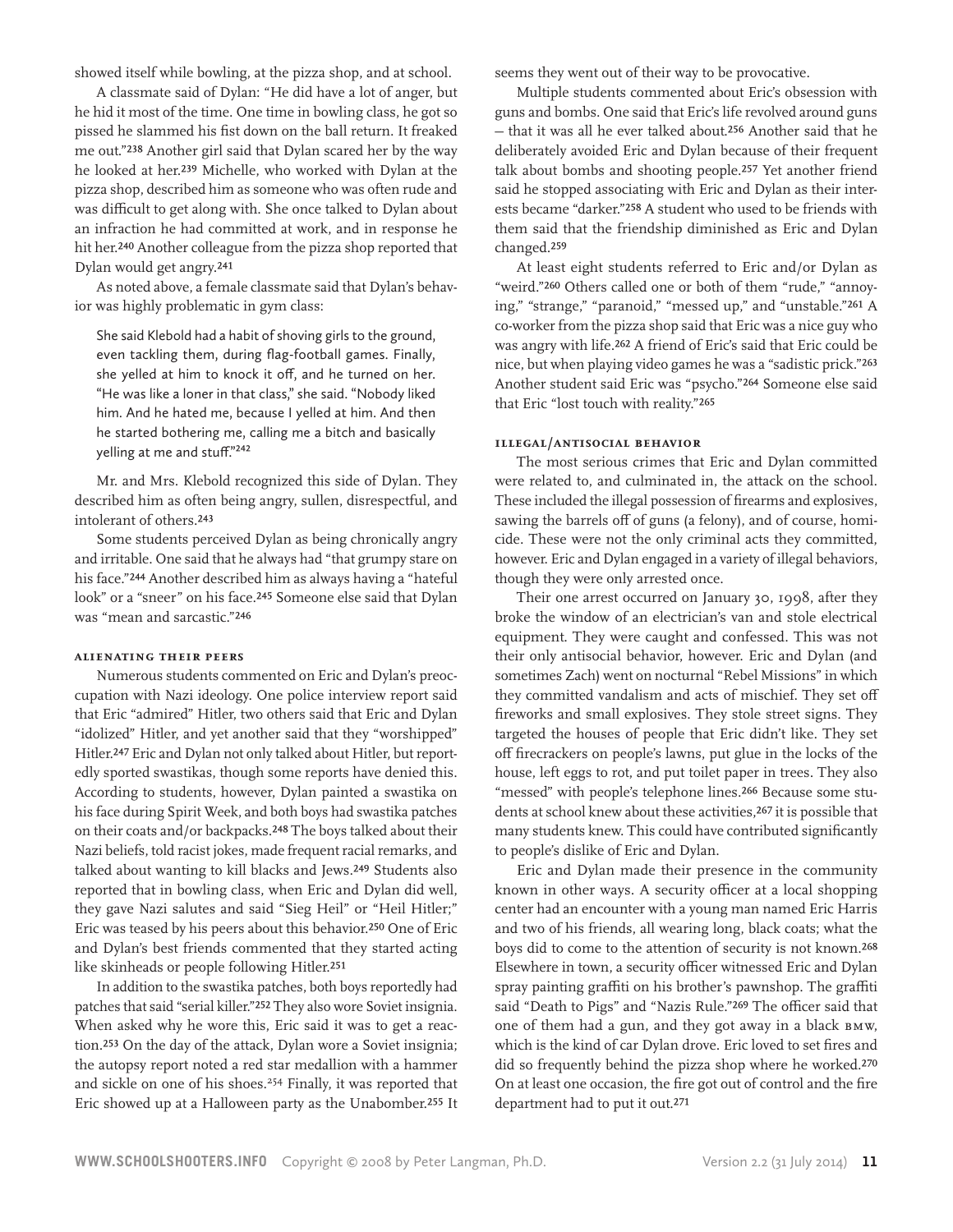Eric, Dylan, and Zach also got in trouble at school in their junior year. They reportedly wanted to put nasty or threatening notes in the lockers of other students, so they hacked into the school's computer system to find out the locker combinations they wanted. They were caught and suspended. Dylan was also suspended for defacing the locker of a student that he didn't like.272 Eric and Dylan stole computer equipment from the school.273 A former Columbine student told law enforcement that Eric had stolen his or her "discman player."274

There is evidence that Eric committed credit card fraud, but the details are unknown. In one of the videos he made with Dylan, one of them mentions credit card fraud and Eric reportedly raised his hand, apparently admitting that he was guilty of it.275 Zach appears to have been the mastermind of the credit card fraud. The police confiscated his computer and found many credit card numbers on it. Among these was one belonging to a teacher at Columbine; there was also an apology to the teacher for having committed fraud with his credit card.276

The boys broke numerous laws regarding guns and explosives. They used friends who were over eighteen years old to buy guns for them. Not only was this illegal, but two of the friends they manipulated ended up going to jail after the attack. Once they had the guns, Eric and Dylan sawed off the barrels and stocks, which is a felony. They not only built and tested bombs, another illegal activity, but many people knew of their activities with explosives.277

Considering that between the two of them, Eric and Dylan spoke openly about Hitler, gave Nazi salutes, made racist remarks, talked about killing blacks and Jews, made a movie about killing students, were disrespectful to teachers and insulting to peers, shared their dreams of shooting and killing people, disrupted class, cursed at teachers, had intimidating tempers, harassed and threatened other students, cheated in gym, made fun of other students, called people "fags," tackled girls, faked a suicide to get back at a girl, hit a woman at work, vandalized the homes of former friends, committed theft and burglary, bought firearms illegally and went shooting with them, and built and detonated bombs — is it any wonder that they were not accepted in the mainstream of peer culture?

# **Summary**

To summarize this article, several points can be made. First, reports cannot be taken at face value or assumed to be accurate. In investigating Columbine, it is essential to look for inconsistencies and contradictory information. Much of what has appeared in the media regarding Eric and Dylan is simply not reliable information. The first section of the article illustrated this point with examples of erroneous reports from students who did not actually know Eric and Dylan.

The second section made several points: the attack was not targeted toward particular individuals or groups, Eric had many reasons besides retaliation for wanting to kill people, Eric and

Dylan had numerous friends and acquaintances of both sexes and were involved in a variety of activities with their peers, Eric and Dylan were not harassed to the extent that is often stated, and their own behavior gave people reasons to avoid or dislike them.

The reality of Columbine was complex. Eric and Dylan had many friends and participated in numerous activities. Eric and Dylan were feared or disliked by many peers. They teased and harassed students, and they were teased and harassed by students. In addition, an awareness of the extent of Eric and Dylan's problematic behavior is essential to understanding their social interactions at school and how their peers viewed them. Finally, recognizing the history and variety of their misbehavior helps to put the attack in context. Eric and Dylan were not two innocent, well-behaved young men who were driven to violence by teasing. They were seriously disturbed individuals.

# **Notes**

The notes beginning with "JC" are from the 27,000 pages of documents compiled by the Jefferson County Sheriff's Office (JCSO), the legal authority in charge of the Columbine investigation. Most of these pages are available online or from JCSO. Eric's and Dylan's journals were handwritten; the quotations from them are my transcription. Autopsy reports and Diversion Documents can be found at www.dylanklebold.com, or directions on obtaining them can be found at the Jefferson County Sheriff's Office website: www.co.jefferson.co.us/sheriff/.

- **1** Prendergast, Alan. "Doom Rules: Much of What We Think We Know about Columbine Is Wrong." *Westword,* August 5, 1999; www.westword.com/issues/1999-08-05/feature2\_full.html.
- **2** Cullen, Dave. "The Depressive and the Psychopath: At Last We Know Why the Columbine Killers Did It." *Slate,* April 20, 2004 (sidebar to article); http://www.slate.com/id/2099203/sidebar/2099208/.
- **3** Imse, Ann, Lynn Bartels, and Dick Foster. "Killers' Double Life Fooled Many." *Denver Rocky Mountain News,* April 25, 1999; http:// denver.rockymountainnews.com/shooting/0425shool.shtml.
- **4** Cannon, Angie, Streisand, Betsy & McGraw, Dan. (1999, May 3). "Why Teens Kill." *U.S. News and World Report,* 126 (17), 16-19.
- **5** JC-10,826 to 10,827.
- **6** JC-26,113.
- **7** JC-25,730.
- **8** JC-3,420.
- **9** JC-10,826 to 10,827.
- **10** JC-10,511.
- **11** Duggan, Paul, Michael Shear, and Marc Fisher. "Shooter Pair Mixed Fantasy, Reality." *Washington Post,* April 22, 1999; www. washingtonpost.com/wp-srv/national/daily/april99/ suspects042299.htm.
- **12** JC-3,212; 6,287; 10,621.
- **13** JC-6,135; 6,612.
- **14** JC-5,052.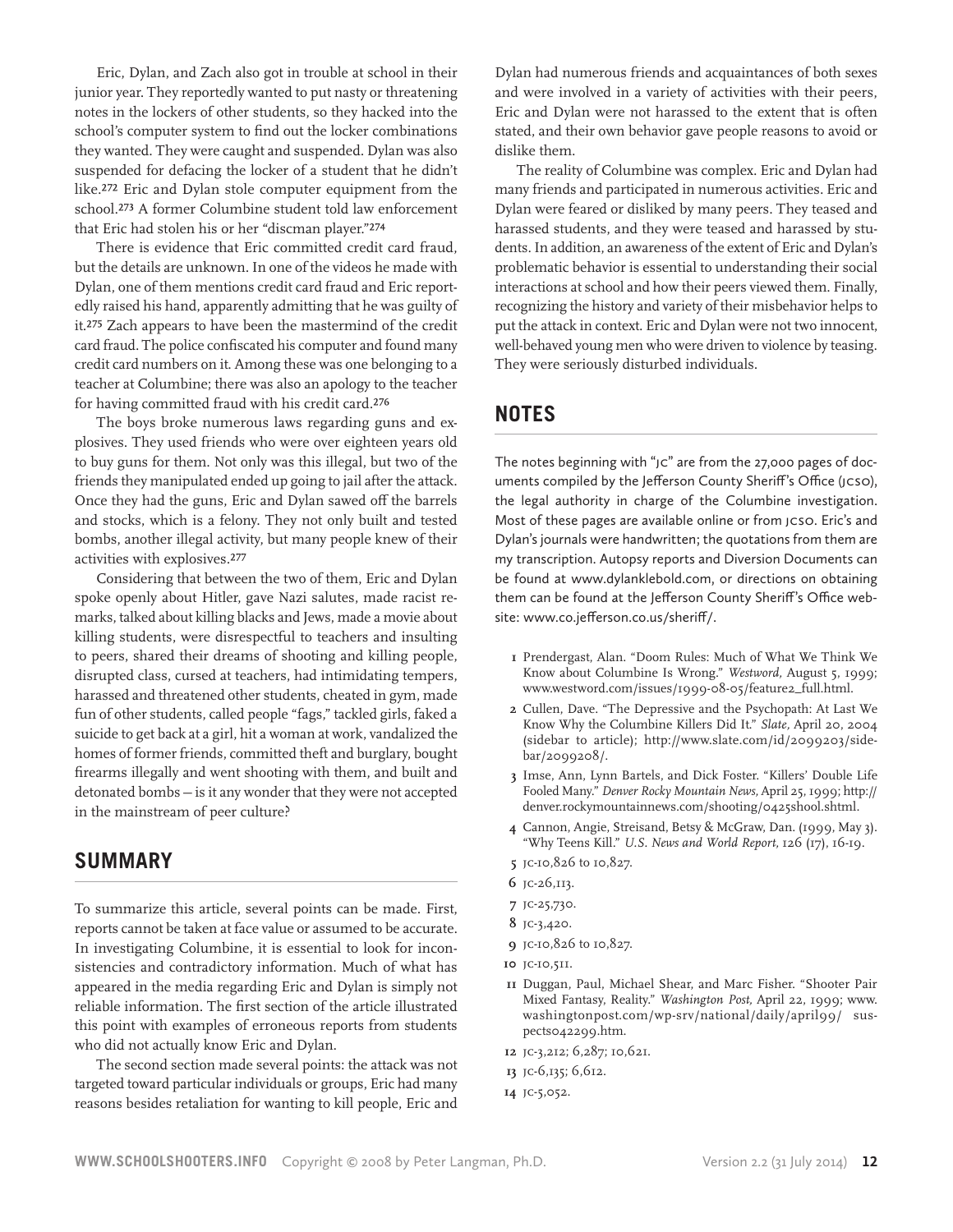- JC-4,827.
- Cullen, Dave. "The Rumor that Won't Go Away: Jocks Say Littleton Killers Were Gay, but Friends Deny It." *Salon,* April 24, 1999; www.salon.com/news/feature/1999/04/24/rumors/print.html.
- JC-5,673; JC-6,107.
- Cullen, "The Rumor."
- Gibbs, Nancy, and Timothy Roche. "The Columbine Tapes." *Time Magazine,* December 20, 1999; www.time.com/time/magazine/ article/0,9171,992873,00.html.
- Columbine Review Commission. *The Report of Governor Bill Owens' Columbine Review Commission,* Denver, Colorado, 2001; www. state.co.us/columbine/.
- Luzadder, Dan, and Kevin Vaughan. "Amassing the Facts: Bonded by Tragedy, Officers Probe Far, Wide for Answers." *Denver Rocky Mountain News,* December 13, 1999; http://denver.rockymountainnews.com/shooting/1213col1.shtml.
- Gibbs & Roche, "The Columbine Tapes"; *Columbine Review Commission.*
- JC-10,376.
- Cullen, Dave. "New Clues in Columbine Killings." *Salon,* November 22, 2000; http://archive.salon.com/news/feature/2000/11/22/ columbine/print.html.
- Prendergast, "Doom Rules."
- Gibbs & Roche, "The Columbine Tapes."
- JC-26,344.
- JC-10,412.
- Prendergast, "Doom Rules."
- JC-785.
- JC-26,317.
- JC-26,323.
- JC-26,331.
- JC-26,325.
- Eric Harris Diversion Documents, p. 55.
- JC-10,415.
- JC-26,013.
- JC-26,343.
- JC-26,343.
- JC-10,415.
- JC-26,344
- JC-10,415.
- http://columbine.free2host.net/quotes.html.
- JC-26,011.
- JC-26,006.
- JC-26,007.
- JC-26,013.
- JC-26,012.
- JC-26,012.
- JC-26,010.
- JC-26,012.
- JC-10,415.
- JC-10,415.
- JC-10,415.
- JC-10,415.
- JC-10,415.
- JC-26,006.
- JC-26,009.
- JC-26,009.
- JC-26,010.
- JC-26,012.
- JC-26,013.
- JC-26,016.
- JC-26,014.
- Cullen, "The Depressive and the Psychopath."
- Prendergast, "Doom Rules."
- JC-10,133.
- JC-18,497.
- JC-4,436.
- JC-10,754.
- JC-10,720.
- JC-2,232 to 2,236.
- JC-10,727; 10,836.
- JC-8,796.
- Harris, Art. "From Little League to Madness: Portraits of Littleton Shooters." CNN, April 30, 1999; www.cnn.com/SPECIALS/1998/ schools/they.hid.it.well/index.html.
- Brown & Merritt, *No Easy Answers*; JC-10,510.
- JC-1,779.
- JC-5,282; 23,546.
- Jefferson County Sheriff's Office, 1997 Documents, p. 7.
- JC-10,616.
- Bartels & Crowder, "Fatal Friendship."
- JC-561.
- JC-3,421.
- JC-6,400 to 6,401.
- JC-6,250.
- Bartels & Crowder, "Fatal Friendship."
- JC-10,509.
- Belluck & Wilgoren, "Parents' Agony."
- JC-10,694.
- JC-19,017; Brown & Merritt, *No Easy Answers,* p. 56; Harris, "From Little League."
- JC-19,141.
- JC-17,411.
- JC-22,258.
- JC-18,523.
- JC-1,221.
- JC-6,196.
- JC-4,964.
- Bartels & Crowder, "Fatal Friendship."
- JC-10,719.
- JC-10,722.
- JC-10,621; 10,628; 10,765.
- JC-22,854; 3,131; 22,166.
- Prendergast, "Doom Rules."
- JC-4,084.
- JC-4,870.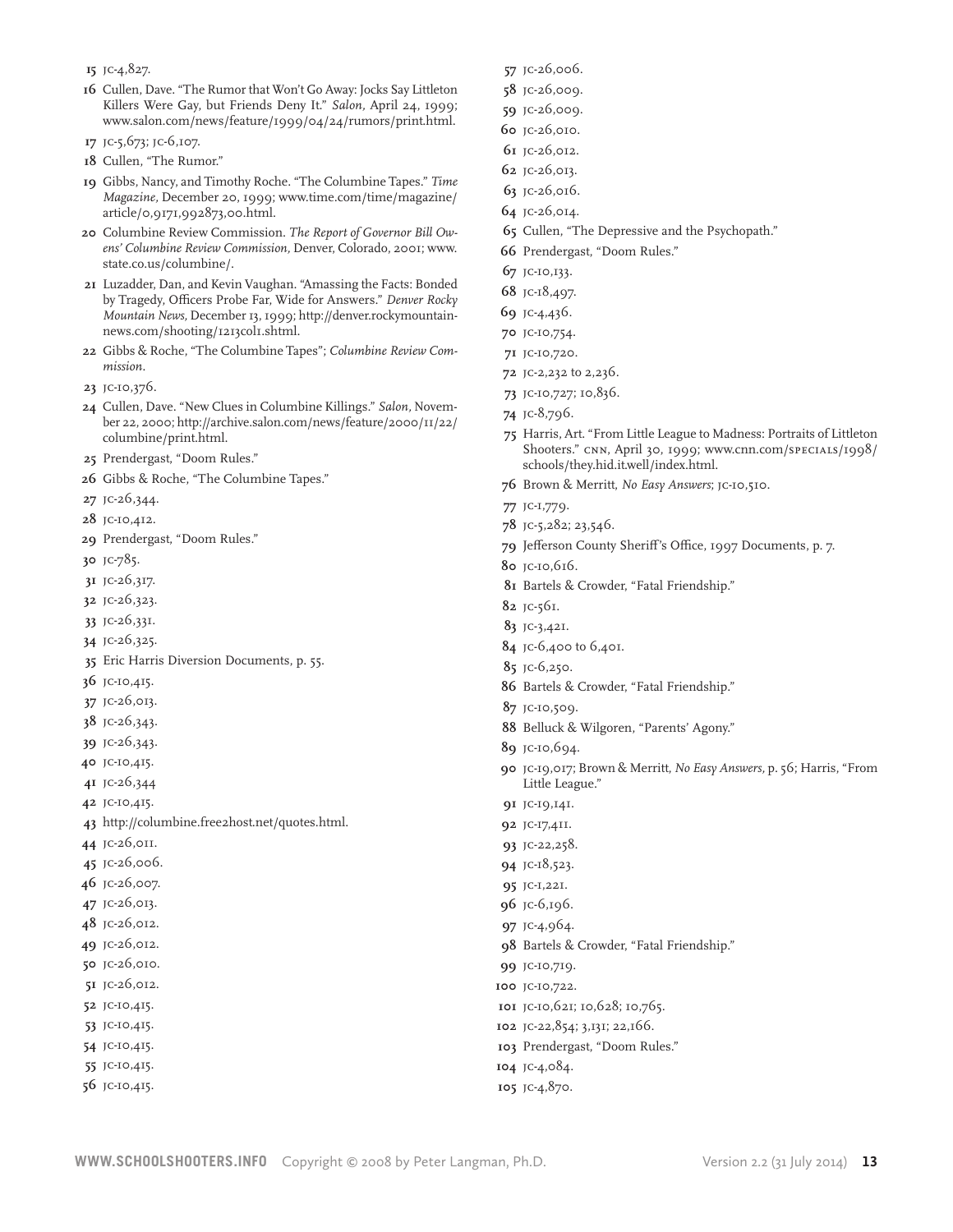JC-6,768. JC-5226; 5,276. Brown & Merritt, *No Easy Answers,* p. 123. JC-20,028. JC-20,028; 835 to 836. JC-24,385; 6,844. JC-6,774; 6,776. JC-21,114. JC-17,411. JC-4436; Bartels & Crowder, "Fatal Friendship." JC-19,694. JC-10,618. JC-5,041. JC-5,082. JC-6,718 to 6,719. JC-12,271; 10,622; 10,629; 10,626. Bartels & Crowder, "Fatal Friendship." JC-20,207. JC-18,495. Bartels & Crowder, "Fatal Friendship."

- 
- JC-10,142; 10,146; 10,148; 10,202; 10,150; 10,159.
- Bartels & Crowder, "Fatal Friendship."
- JC-10,375.
- JC-3,247; 9,173.
- JC-5,528; JC-493; Bartels & Crowder, "Fatal Friendship."
- JC-6,719.
- JC-328.
- JC-5,421.
- JC-7,328; 10,909 to 10,911.
- JC-10,770.
- Carnahan, Ann. "Hatred for Jocks Stuns Harris' Ex-Teammate." *Denver Rocky Mountain News,* May 2, 1999; http://denver.rockymountainnews.com/shooting/0502soc80.shtml; Anton, Mike, and Lisa Ryckman. "In Hindsight, Signs to Killings Obvious." *Denver Rocky Mountain News,* May 2, 1999; http://denver.rockymountainnews.com/shooting/0502why10.shtml.
- JC-5,085.
- JC-2,230.
- JC-26,548.
- JC-4,650.
- JC-3,213.
- JC-955; 3,419; 3,420; 20,313; 3,419.
- JC-18,495.
- JC-18,154.
- JC-23,128.
- JC-5,125; 7,043; 24,242; 10,755; 5,468; Cullen, "The rumor."
- JC-6,768; 10,623; 10,634; 10,636; 10,719; 10,755; 19,876; Prendergast, "Doom rules."
- JC-4,683; 26,401.
- Bartels & Crowder, "Fatal Friendship"; JC-10,153.
- JC-12,277; 7,172; 18,154; 20,786; Bartels & Crowder, "Fatal Friendship."
- JC-6,401.
- Griego, Tina, Ann Imse, and Lynn Bartels, "Quiet Loners Worried Other Students," *Denver Rocky Mountain News,* 4/21/99. http:// denver.rockymountainnews.com/shooting/0421bda04.shtml.
- JC-10,509. JC-10,834.
- JC-16,418; JC-5,085.
- JC-566; 785; 2,961; 6,576; 5,701; 7,261.
- JC-736; 4,827.
- JC-19,710.
- JC-10,273.
- JC-3,896.
- JC-4,454.
- JC-10,853.
- JC-3,896.
- JC-6,577.
- JC-1,290.
- JC-3,788.
- JC-26,014, JC-26,015.
- JC-26,014.
- JC-26,014.
- JC-26,015.
- JC-1,663 to 1,664.
- JC-3,907.
- JC-4,650.
- JC-2,813.
- JC-1,069.
- JC-6,271.
- JC-5,647.
- JC-5,036.
- JC-5,995.
- JC-12,271.
- Duggan, Shear, & Fisher, "Shooter Pair Mixed Fantasy."
- Bartels & Crowder, "Fatal Friendship."
- JC-17,957.
- Brown & Merritt, *No Easy Answers,* p. 56; Harris, "From Little League."
- JC-17,411.
- JC-1,223.
- JC-10,280.
- JC-10,277 to 10,278.
- JC-1,069 to 1,070.
- JC-2,476.
- JC-7,068.
- JC-7,260.
- JC-19,326.
- JC-763; 885 to 886; 1,090; 2,080; 5,907; 8,841; 5,117.
- JC-8,897; JC-10,838.
- JC-247.
- Ralph Larkin, *Comprehending Columbine,* Temple University Press, Philadelphia, PA, 2007, p. 92.
- Larkin, *Comprehending Columbine,* p. 93.
- JC-10, 616.
- JC-26,388; 26,396.